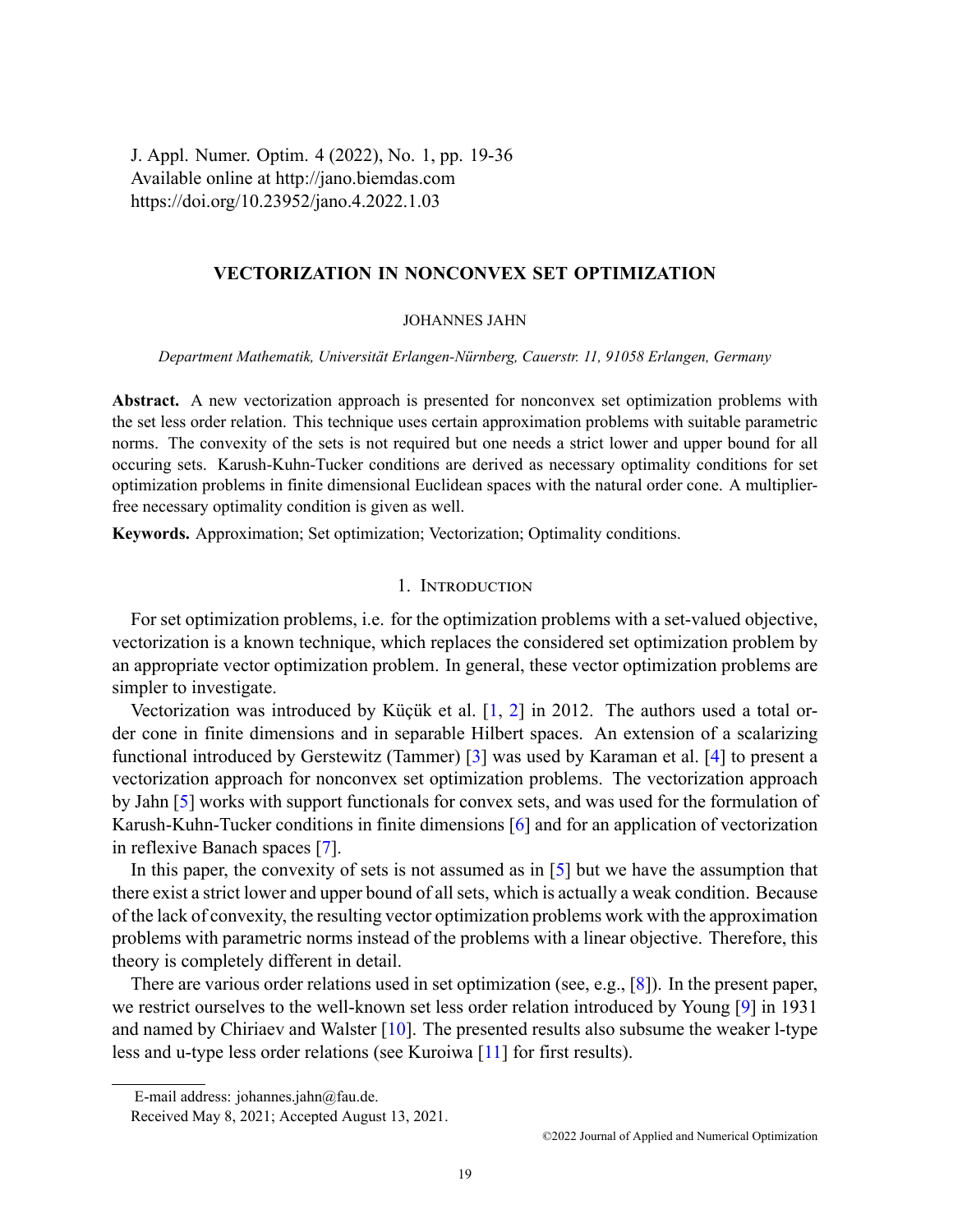The nonconvex vectorization principle of this paper is applied in order to obtain necesary optimality conditions for the original set optimization problem in finite dimensional Euclidean spaces with the natural order cone. In a first step, we obtain Karush-Kuhn-Tucker conditions where some of the Lagrange multipliers are finite Radon measures. Simpler necessary optimality conditions are obtained in a multiplier-free form. A very simple example demonstrates the complexity of the resulting optimality conditions in set optimization.

This paper is organized as follows: Notations and background results are summarized in Section [2](#page-1-0). The new vectorization approach with approximation problems is presented in Section [3.](#page-2-0) The last section, Section [4,](#page-8-0) contains necessary optimality conditions in a finite dimensional setting like Karush-Kuhn-Tucker conditions and multiplier-free conditions together with an illustrative very simple nonconvex example.

## 2. PRELIMINARIES

<span id="page-1-0"></span>Throughout this paper, we consider a real linear space *Y* and a convex cone  $C \subset Y$ . Recall that the cone *C* is said to be *pointed* iff  $(-C) \cap C = \{0\}$ . A nonempty subset of *Y* is called *algebraically closed* and *algebraically bounded* iff its intersection with every straight line in *Y*, which is considered as subset of the real line  $\mathbb{R}$ , gives a closed and bounded set, respectively (for analytical details compare[[12,](#page-17-5) Def. 1.8, (d) and (e)]). The *algebraic interior* (or *core*) of a nonempty subset  $A \subset Y$  is defined as

$$
\text{core} A := \{ \bar{y} \in A \mid \forall y \in Y \exists \bar{\lambda} > 0 : \bar{y} + \lambda y \in A \ \forall \ \lambda \in [0, \bar{\lambda}] \}.
$$

A nonempty subset of *Y* is said to be *absolutely convex* iff it is convex and balanced (i.e. for a nonempty subset  $A \subset Y$ :  $\alpha A \subset A$  for all  $\alpha \in [-1,1]$ ).

For two nonempty sets  $A, B \subset Y$ , we use the abbreviation

$$
A \pm B := \{ a \pm b \in Y \mid a \in A \text{ and } b \in B \}
$$

for the sum and the difference, respectively.

Next, we come to the standard assumption giving the frame of the following theory.

<span id="page-1-1"></span>**Assumption 2.1.** Let *Y* be a real linear space, and let  $C \subset Y$  be a pointed, algebraically closed, convex cone with nonempty algebraic interior.

It is well-known that, under Assumption [2.1](#page-1-1), the real linear space *Y* can be normed via certain order intervals (see [\[12](#page-17-5), Lemma 1.45]). For this approach, consider for an arbitrary  $p \in \text{core } C$ the order interval  $[-p, p] := (\{-p\} + C) \cap (\{p\} - C)$ . This order interval is absolutely convex, algebraically closed and algebraically bounded, and  $0<sub>Y</sub> ∈ core[-p, p]$  (see [\[12](#page-17-5), Lemma 1.22]). Therefore, the Minkowski functional  $\|\cdot\|_p : Y \to \mathbb{R}$  with

<span id="page-1-2"></span>
$$
||y||_p := \inf_{\lambda > 0} \left\{ \lambda \mid \frac{1}{\lambda} y \in [-p, p] \right\} \text{ for all } y \in Y
$$
 (2.1)

is a norm (see the proof of Lemma 1.45 in  $[12]$ ). It is evident from the definition of this norm that the order interval  $[-p, p]$  equals the unit ball  $\mathcal{B}_p(0_Y, 1)$  $\mathcal{B}_p(0_Y, 1)$  $\mathcal{B}_p(0_Y, 1)$  (see Figure 1).

Although *Y* is originally assumed to be a real linear space, under the assumptions concerning the order cone *C*, it turns out that *Y* is even a real normed space. This means that Assumption [2.1](#page-1-1) is actually a strong assumption.

The norm  $\lVert \cdot \rVert_p$  is a parametric norm depending on a parameter  $p \in \text{core } C$ . For standard scenarios, these parametric norms are well-known.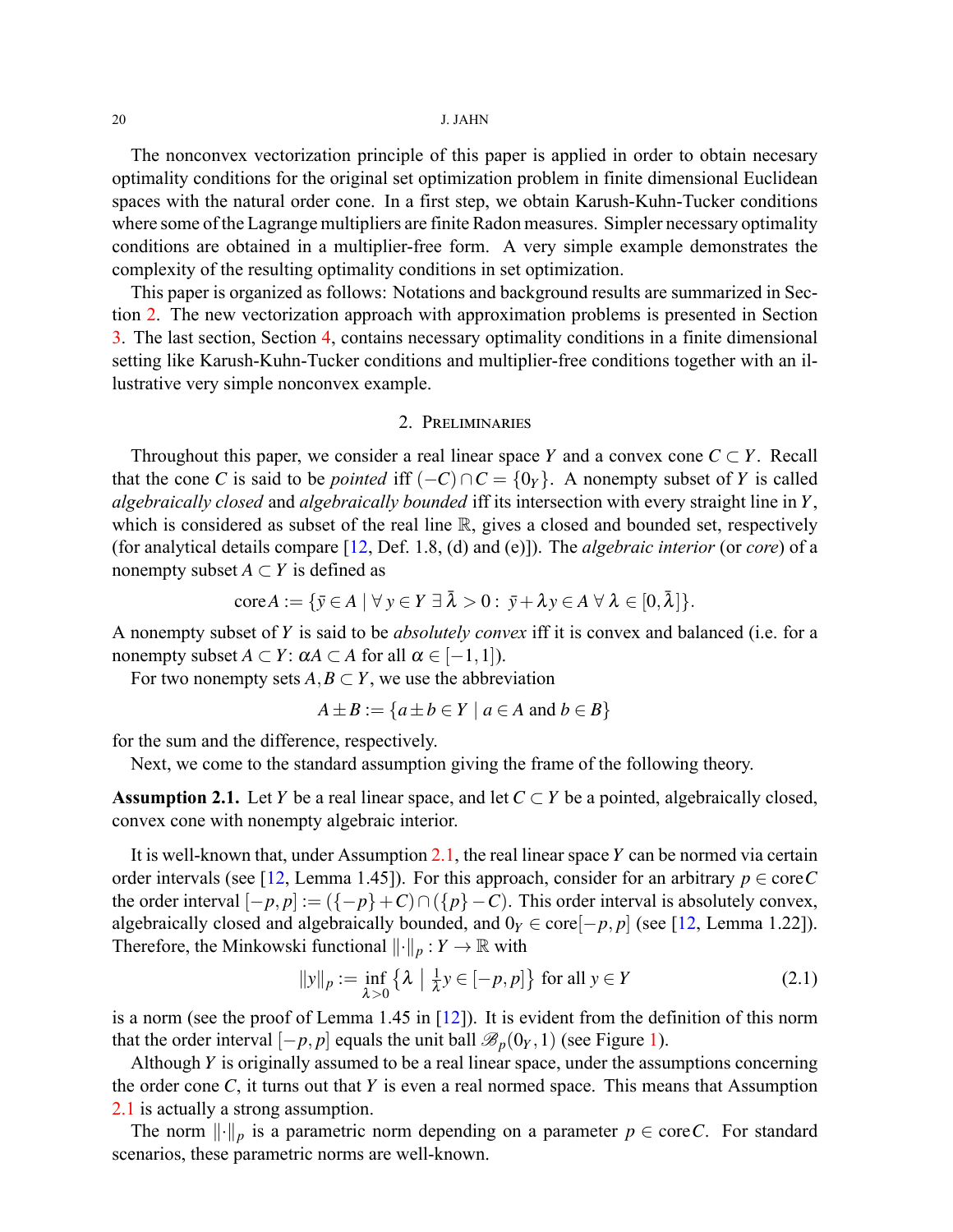

<span id="page-2-1"></span>FIGURE 1. Illustration of the unit ball  $\mathcal{B}_p(0_Y, 1)$  for an arbitrary  $p \in \text{core } C$ .

<span id="page-2-2"></span>**Proposition 2.1** (Lemmas 5.32, 5.33 and 5.34 in [\[12](#page-17-5)])**.** *Let Assumption [2.1](#page-1-1) be satisfied.*

(a) For  $Y := \mathbb{R}^m$  (with  $m \in \mathbb{N}$ ),  $C := \mathbb{R}^m_+$  and an arbitrary  $p \in \text{core } \mathbb{R}^m_+ = \{p \in \mathbb{R}^m \mid p_i > 0\}$ 0 *∀ i ∈ {*1*,...,m}}, one obtains*

$$
||y||_p = \max_{i \in \{1, ..., m\}} \frac{1}{p_i} |y_i|
$$
 for all  $y \in \mathbb{R}^m$ .

*(b)* For  $Y := \mathcal{C}[0,1]$  *(the real linear space of real-valued continuous functions on*  $[0,1]$ *),*  $C := \mathscr{C}_+[0,1] := \{y \in \mathscr{C}[0,1] \mid y(t) \geq 0 \,\forall \, t \in [0,1]\},\$ and an arbitrary  $p \in \text{core } \mathscr{C}_+[0,1],$ *one obtains*

$$
||y||_p = \max_{t \in [0,1]} \frac{1}{p(t)} |y(t)| \text{ for all } y \in \mathcal{C}[0,1].
$$

*(c)* For  $Y := \mathcal{S}^n$  (the real Hilbert space of symmetric  $(n,n)$  matrices with  $n \in \mathbb{N}$ ), C :=  $\mathscr{S}_{+}^{n} := \{A \in \mathscr{S}^{n} \mid A \text{ positive semidefinite}\},\$ and an arbitrary  $P \in \text{core } \mathscr{S}_{+}^{n}$ , one obtains

$$
||A||_P = \sup_{x \neq 0_{\mathbb{R}^n}} \frac{1}{x^T P x} |x^T A x| \text{ for all } A \in \mathcal{S}^n.
$$

This proposition shows that the parameter  $p \in \text{core } C$  defines a weight in these special norms. To be more concrete, in part (a) of Proposition [2.1](#page-2-2), the reciprocals of the components of *p* equal the weights of the weighted maximum norm.

# 3. VECTORIZATION APPROACH

<span id="page-2-0"></span>We commence this section with the comparison of sets in the real linear space *Y* using a specific order relation (for other types of order relations see [\[8](#page-17-1)]). We investigate the well-known set less order relation introduced by Young [\[9](#page-17-2)] in 1931 and named by Chiriaev and Walster[[10\]](#page-17-3).

**Definition 3.1.** Let *Y* be a real linear space, and let  $C \subset Y$  be a convex cone. For nonemty subsets  $A, B \subset Y$ , the *set less* order relation  $\preccurlyeq_s$  is defined by

$$
A \preccurlyeq_{s} B \ \ \Leftrightarrow \ B \subset A + C \text{ and } A \subset B - C.
$$

For the characterization of the inclusions defining the set less order relation, we work with certain approximation problems. Although we do not assume convexity of the considered sets, we require the existence of a strict lower and upper bound of these sets, which is a weak assumption in practice.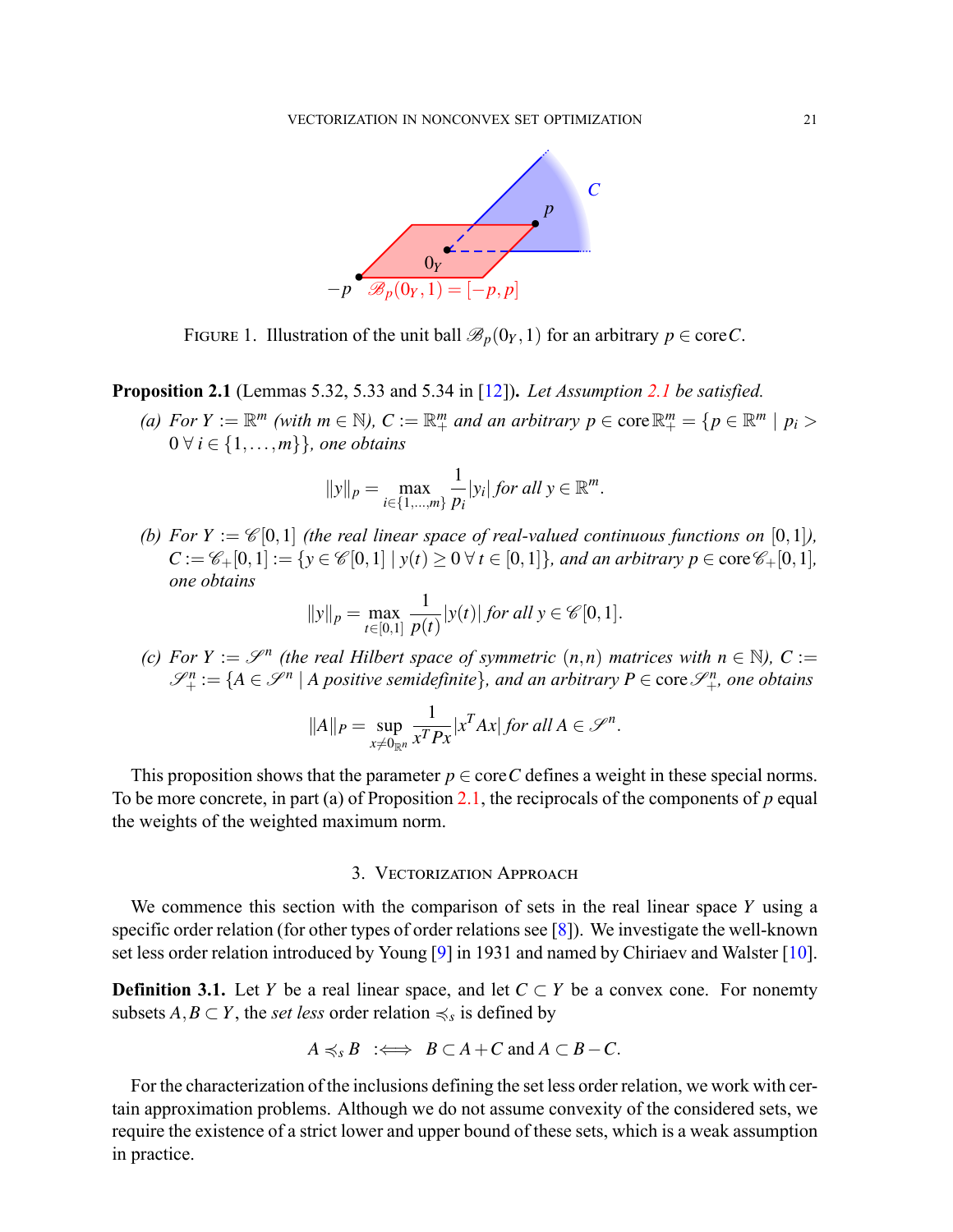<span id="page-3-0"></span>**Assumption 3.1.** Let *Y* be a real linear space, and let  $C \subset Y$  be a pointed, algebraically closed, convex cone with nonempty algebraic interior. For an arbitrary  $p \in \text{core } C$ , let  $||\cdot||_p$  be given by ([2.1\)](#page-1-2). For arbitrarily chosen  $\hat{y}_l$ ,  $\hat{y}_u \in Y$ , let  $\mathscr F$  denote the family of nonempty subsets A of Y with  $A \subset (\{\hat{y}_l\} + \text{core } C) \cap (\{\hat{y}_u\} - \text{core } C).$ 

First, we prove a simple result concerning approximation problems with the considered parametric norms.

<span id="page-3-5"></span>**Lemma [3.1](#page-3-0).** *Let Assumption* 3.1 *be satisfied. For an arbitrarily chosen*  $A \in \mathcal{F}$ *, we obtain* 

<span id="page-3-1"></span>
$$
\inf_{a \in A} ||a - \hat{y}_l||_p = \inf_{y \in A + C} ||a - \hat{y}_l||_p
$$
\n(3.1)

*and*

<span id="page-3-3"></span>
$$
\inf_{a \in A} ||a - \hat{y}_u||_p = \inf_{y \in A - C} ||a - \hat{y}_u||_p.
$$
\n(3.2)

*Proof.*

(a)For the proof of equality ([3.1\)](#page-3-1), notice that  $\inf_{a \in A} ||a - \hat{y}_l||_p \ge \inf_{y \in A+C} ||y - \hat{y}_l||_p$  is obvious. For the proof of the converse inequality, we assume that  $\inf_{a \in A} ||a - \hat{y}_l||_p >$ *inf*<sub>*y*∈*A*+*C* $||y - \hat{y}_l||_p$ . Then there are  $\bar{a} \in A$  and  $\bar{c} \in C$  so that, for  $\bar{y} := \bar{a} + \bar{c}$ ,</sub>

<span id="page-3-2"></span>
$$
\inf_{a \in A} ||a - \hat{y}_l||_p > ||\bar{y} - \hat{y}_l||_p =: \lambda.
$$
\n(3.3)

By the definition of the norm  $\|\cdot\|_p$ , we have  $\bar{y} \in {\{\hat{y}_l + \lambda p\} - C}$  and  $\bar{a} \in {\{\hat{y}_l + \lambda p\} - C}$  $\{\bar{c}\}\subset \{\hat{y}_l+\lambda p\}-C$ . This means that  $\|\bar{a}-\hat{y}_l\|_p \leq \lambda = \|\bar{y}-\hat{y}_l\|_p$ , a contradiction to inequality([3.3\)](#page-3-2).

(b)The proof of equality ([3.2\)](#page-3-3) follows the lines of part (a). The inequality inf<sub>*a*∈*A*</sub> $||a - \hat{y}_u||_p \ge$  $\inf_{y \in A-C} ||y - \hat{y}_u||_p$  is evident. If we assume  $\inf_{a \in A} ||a - \hat{y}_u||_p > \inf_{y \in A-C} ||y - \hat{y}_u||_p$ , then there are  $\bar{a} \in A$  and  $\bar{c} \in C$  such that, for  $\bar{y} := \bar{a} - \bar{c}$ ,

<span id="page-3-4"></span>
$$
\inf_{a \in A} ||a - \hat{y}_u||_p > ||\bar{y} - \hat{y}_u||_p =: \lambda.
$$
\n(3.4)

It follows from the definition of the parametric norm that  $\bar{y} \in {\{\hat{y}_u - \lambda p\}} + C$  implying  $\bar{a}\in\{\hat{y}_u-\lambda p\}+C+\{\bar{c}\}\subset\{\hat{y}_u-\lambda p\}+C$ . We then have  $\|\bar{a}-\hat{y}_u\|_p\leq \|\bar{y}-\hat{y}_u\|_p$ , which contradicts inequality [\(3.4](#page-3-4)).

□

Next, we characterize the set inclusions used in the definition of the set less order relation.

<span id="page-3-6"></span>**Proposition [3.1](#page-3-0).** *Let Assumption 3.1 be satisfied, and let the sets*  $A, B \in \mathcal{F}$  *be arbitrarily chosen. Then*

$$
B\subset A+C\implies \forall p\in \mathrm{core}\,C:\inf_{a\in A}||a-\hat{y}_l||_p\leq \inf_{b\in B}||b-\hat{y}_l||_p.
$$

*If*  $\min_{y \in A+C} ||y-\hat{y}_l||_p$  *is solvable for all*  $p \in \text{core } C$ *, then the converse implication is true as well.* 

*Proof.* We prove the assertions by contraposition.

(a) Assume that there exists some  $\bar{p} \in \text{core } C$  with  $\inf_{a \in A} ||a - \hat{y}_l||_{\bar{p}} > \inf_{b \in B} ||b - \hat{y}_l||_{\bar{p}}$ . From Lemma [3.1](#page-3-5), there exists some  $\bar{b} \in B$  such that

$$
\|\bar{b} - \hat{y}_l\|_{\bar{p}} < \inf_{a \in A} \|a - \hat{y}_l\|_{\bar{p}} = \inf_{y \in A + C} \|y - \hat{y}_l\|_{\bar{p}}.
$$

This implies  $\bar{b} \notin A + C$ , and we conclude  $B \not\subset A + C$ .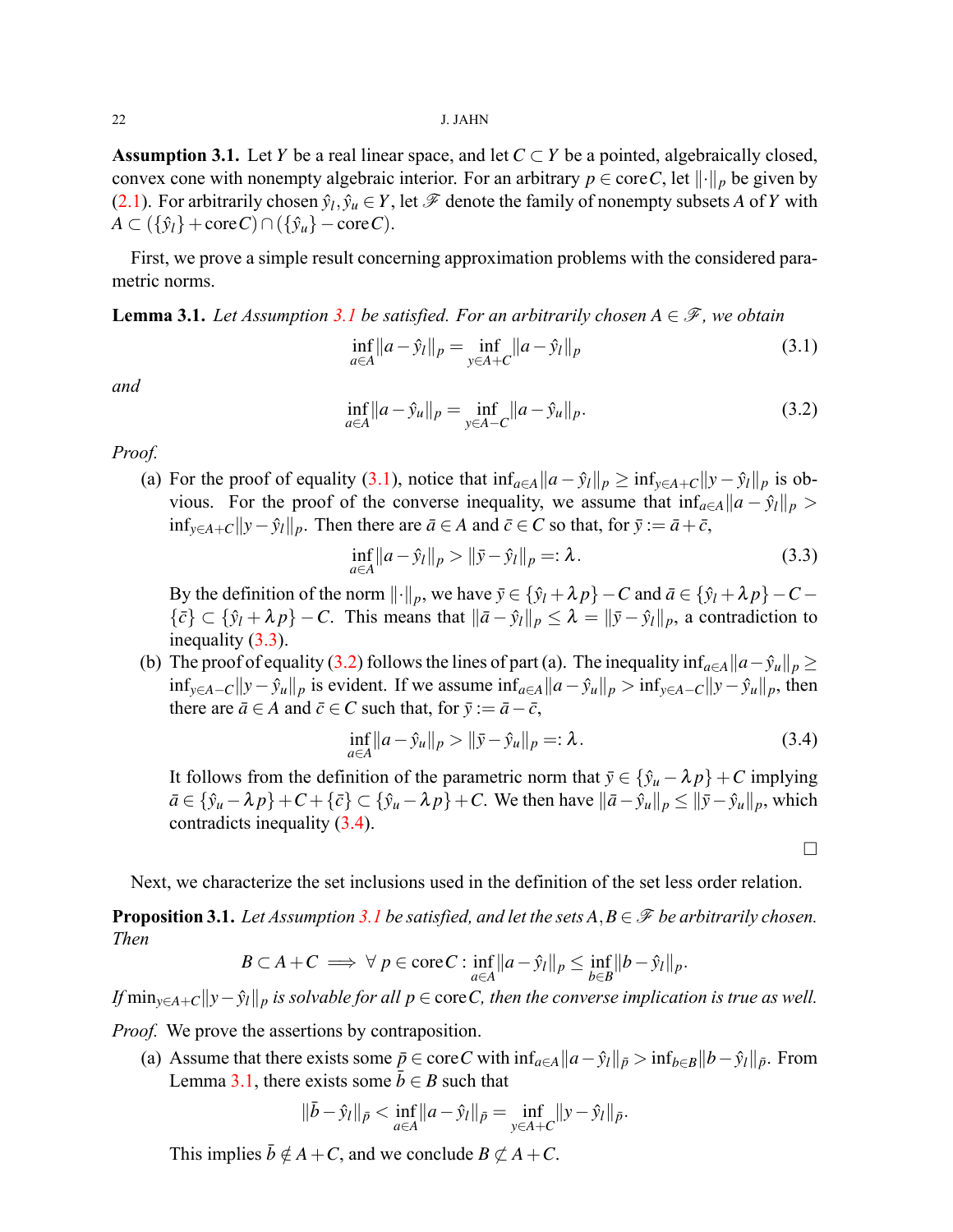(b) Now, we assume that  $B \not\subset A + C$ . Then there is some  $\overline{b} \in B$  such that  $\overline{b} \notin A + C$ . Set *p* :=  $\bar{b} - \hat{y}_l$  ∈ core*C*. Next, we assume that  $\min_{y \in A+C} ||y - \hat{y}_l||_{\bar{p}} \leq 1$ . Then there exist elements *a* ∈ *A* and *c* ∈ *C* with  $||a + c - \hat{y}_l||_{\bar{p}} \le 1$ . By the definition of the norm  $|| \cdot ||_{\bar{p}}$ , this implies

$$
a + c - \hat{y}_l \in \{\bar{p}\} - C = \{\bar{b} - \hat{y}_l\} - C,
$$

and we obtain

$$
\bar{b} \in \{a+c\} + C \subset A + C + C = A + C,
$$

a contradiction to condition  $\bar{b} \notin A + C$ . Hence, we conclude

$$
\min_{y \in A+C} \|y - \hat{y}_l\|_{\bar{p}} > 1 = \|\bar{p}\|_{\bar{p}} = \|\bar{b} - \hat{y}_l\|_{\bar{p}}.
$$

It then follows from Lemma [3.1](#page-3-5) that

$$
\inf_{b\in B} \|b - \hat{y}_l\|_{\bar{p}} \le \|\bar{b} - \hat{y}_l\|_{\bar{p}} < \min_{y\in A+C} \|y - \hat{y}_l\|_{\bar{p}} = \inf_{y\in A+C} \|y - \hat{y}_l\|_{\bar{p}} = \inf_{a\in A} \|a - \hat{y}_l\|_{\bar{p}}.
$$
  
Consequently, we have  $\inf_{a\in A} \|a - \hat{y}_l\|_{\bar{p}} > \inf_{b\in B} \|b - \hat{y}_l\|_{\bar{p}}.$ 

In a similar way, one can prove the following characterization of the second inclusion given in the definition of the set less order relation.

<span id="page-4-0"></span>**Proposition 3.2.** *Let Assumption [3.1](#page-3-0) be satisfied, and let the sets*  $A, B \in \mathcal{F}$  *be arbitrarily chosen. Then*

$$
A\subset B-C\implies\forall p\in\mathrm{core}\,C:\inf_{a\in A}||a-\hat{y}_u||_p\geq\inf_{b\in B}||b-\hat{y}_u||_p.
$$

*If* min<sub> $y \in B - C$  $||y - \hat{y}_u||_p$  *is solvable for all*  $p \in \text{core } C$ *, then the converse implication is true as well.*</sub>

*Proof.* This proof follows the lines of the proof of Proposition [3.1](#page-3-6).

(a) Assume that there is some  $\bar{p} \in \text{core } C$  with  $\inf_{a \in A} ||a - \hat{y}_u||_{\bar{p}} < \inf_{b \in B} ||b - \hat{y}_u||_{\bar{p}}$ . For some  $\bar{a} \in A$ , we then obtain from Lemma [3.1](#page-3-5) that

$$
\|\bar{a} - \hat{y}_u\|_{\bar{p}} < \inf_{b \in B} \|b - \hat{y}_u\|_{\bar{p}} = \inf_{y \in B - C} \|y - \hat{y}_u\|_{\bar{p}}.
$$

Hence, we conclude  $\bar{a} \notin B - C$ , which implies  $A \not\subset B - C$ .

(b) Assume that  $A \not\subset B - C$ . For some  $\bar{a} \in A$  with  $\bar{a} \notin B - C$ , we define  $\bar{p} := -(\bar{a} - \hat{y}_u) \in A$ core C. If we assume that  $\min_{y \in B-C} ||y - \hat{y}_u||_{\bar{p}} \le 1$ , then  $||b - c - \hat{y}_u||_{\bar{p}} \le 1$  for some  $b \in B$  and  $c \in C$ , and we obtain  $b - c - \hat{y}_u \in \{-\bar{p}\} + C = \{\bar{a} - \hat{y}_u\} + C$ , which implies  $\bar{a} \in \{b\} - C$ , a contradiction to our assumption. Consequently, we obtain

$$
\inf_{a\in A}||a-\hat{y}_u||_{\bar{p}} \le ||\bar{a}-\hat{y}_u||_{\bar{p}} = 1 < \min_{y\in B-C}||y-\hat{y}_u||_{\bar{p}} = \inf_{b\in B}||b-\hat{y}_u||_{\bar{p}}.
$$

This completes the proof.

The inequality  $\inf_{a \in A} ||a - \hat{y}_l||_p \le \inf_{b \in B} ||b - \hat{y}_l||_p$  in Proposition [3.1](#page-3-6) means that the distance between  $\hat{y}_l$  and the set *A* is less than the distance between this point and the set *B*. This fact is illustrated in Figure [2](#page-5-0). It is obvious in this figure that the inclusion  $B \subset A + C$  is fulfilled. In this special case, it can be simply checked in Figure [2](#page-5-0) that  $\inf_{a \in A} ||a - \hat{y}_u||_p \ge \inf_{b \in B} ||b - \hat{y}_u||_p$ , and *A*  $\subset$  *B* − *C*. Assumption [3.1](#page-3-0) does not require that the considered sets are convex but they should

□

□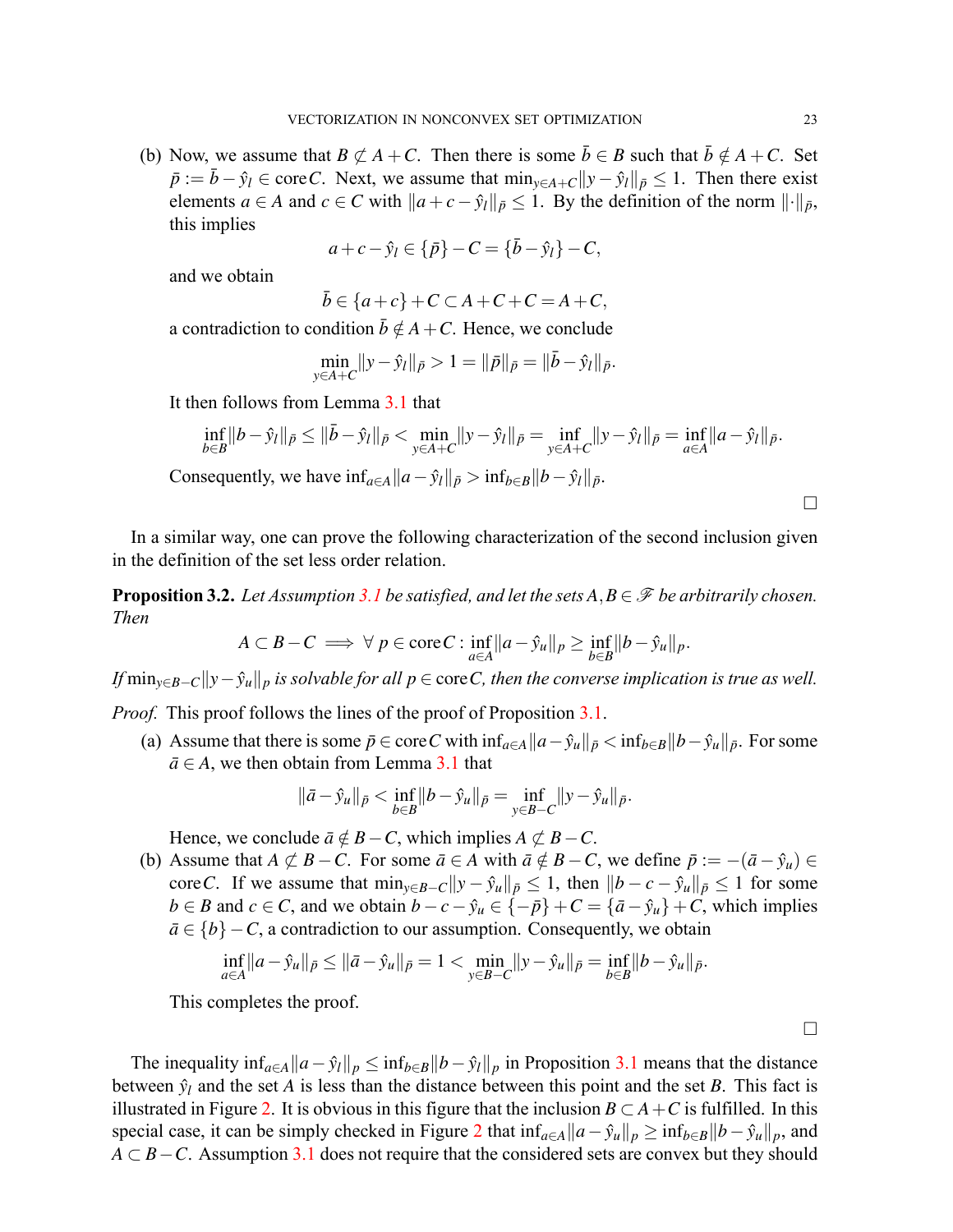



<span id="page-5-0"></span>FIGURE 2. Illustration of Proposition [3.1](#page-3-6).

have a strict lower and upper bound  $\hat{y}_l$  and  $\hat{y}_u$ , respectively, which are also illustrated in Figure [2.](#page-5-0)

<span id="page-5-1"></span>**Corollary [3.1](#page-3-0).** *Let Assumption* 3.1 *be satisfied. For arbitrary sets*  $A, B \in \mathcal{F}$  *with the property* that the optimization problems  $\min_{y \in A+C} ||y - \hat{y}_l||_p$  and  $\max_{y \in B-C} ||y - \hat{y}_u||_p$  are solvable for all *p ∈* core*C, we have*

$$
A \preccurlyeq_{s} B \iff \forall p \in \text{core } C: \quad \inf_{a \in A} \|a - \hat{y}_{l}\|_{p} \le \inf_{b \in B} \|b - \hat{y}_{l}\|_{p} \text{ and}
$$
\n
$$
\inf_{a \in A} \|a - \hat{y}_{u}\|_{p} \ge \inf_{b \in B} \|b - \hat{y}_{u}\|_{p}.
$$

*Proof.* The assertion is a direct consequence of the definition of the set less order relation and Propositions [3.1](#page-3-6) and [3.2.](#page-4-0)  $\Box$ 

Notice under Assumption [3.1](#page-3-0) that the optimization problems  $\min_{y \in A+C} ||y-\hat{y}_l||_p$  and  $\min_{y \in B-C}$  $||y - \hat{y}_u||_p$  are solvable for all *p* ∈ core*C* if real linear space *Y* is finite dimensional and sets *A* + *C* and *B−C* are closed.

Following the lines in[[5,](#page-16-4) Def. 2.3], we now define a vector function, which uses the inf terms given in Corollary [3.1.](#page-5-1)

**Definition 3.2.** Let Assumption [3.1](#page-3-0) be satisfied. Let  $\mathcal{R}^2$  (core *C*) denote the space of functions on core C with values in  $\overline{\mathbb{R}}^2$ . Then we define the map  $v : \mathscr{F} \to \mathscr{R}^2$  (core C) pointwise by

$$
v(A)(p) := \begin{pmatrix} \inf_{a \in A} ||a - \hat{y}_l||_p \\ -\inf_{a \in A} ||a - \hat{y}_u||_p \end{pmatrix}
$$
 for all  $A \in \mathcal{F}$  and all  $p \in \text{core } C$ .

With this definition, the following Proposition directly follows from Corollary [3.1.](#page-5-1)

<span id="page-5-2"></span>**Proposition 3.3.** *Let Assumption* [3.1](#page-3-0) *be satisfied. For arbitrary sets*  $A, B \in \mathcal{F}$ *, we have* 

$$
A \preccurlyeq_{s} B \iff v(A) \preccurlyeq v(B),
$$

*where* ≼ *denotes the componentwise and pointwise ordering of vector functions.*

Thisproposition is an extension of  $[5, Prop. 2.1]$  $[5, Prop. 2.1]$  $[5, Prop. 2.1]$  to the nonconvex case.

In order to investigate set optimization problems, we have to adapt our assumptions.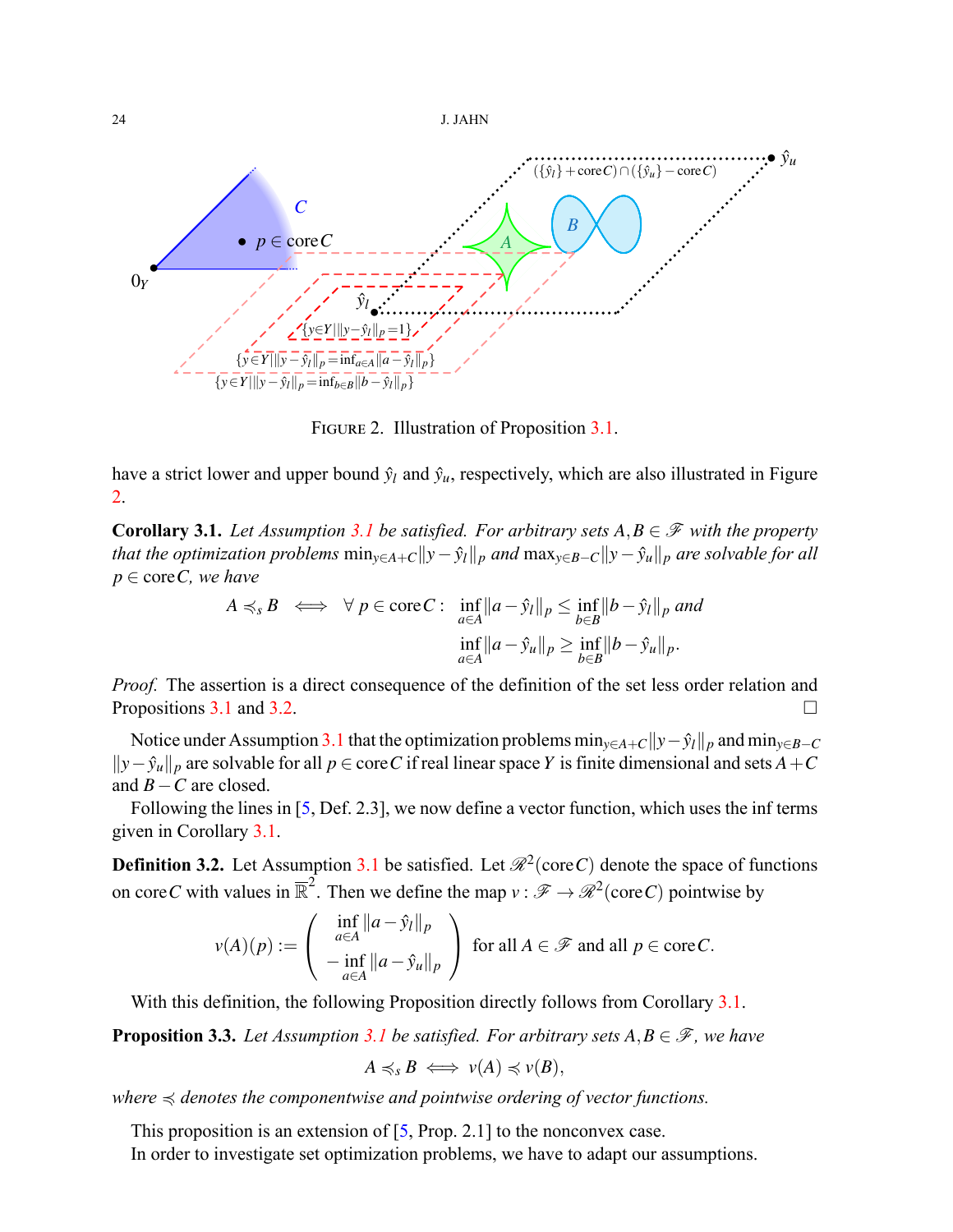<span id="page-6-1"></span>**Assumption 3.2.** Let *Y* be a real linear space, and let  $C \subset Y$  be a pointed, algebraically closed, convex cone with nonempty algebraic interior. In addition, let *S* be a nonempty subset of a real linear space *X*, and let  $F : S \rightrightarrows Y$  be a set-valued map with  $F(x) \neq \emptyset$  for all  $x \in S$ . Assume that there exist  $\hat{y}_l, \hat{y}_u \in Y$  with  $F(x) \subset (\{\hat{y}_l\} + \text{core } C) \cap (\{\hat{y}_u\} - \text{core } C)$  for all  $x \in S$ . For an arbitrary  $p \in \text{core } C$ , let  $\lVert \cdot \rVert_p$  be given by [\(2.1](#page-1-2)).

Under this assumption, we investigate the set optimization problem

<span id="page-6-0"></span>
$$
\min_{x \in S} F(x). \tag{3.5}
$$

Recall that  $\bar{x} \in S$  is called a *minimal* solution of set optimization problem [\(3.5](#page-6-0)) iff

$$
F(x) \preccurlyeq_{s} F(\bar{x}), x \in S \implies F(\bar{x}) \preccurlyeq_{s} F(x).
$$

<span id="page-6-3"></span>**Theorem 3.1.** *Let Assumption [3.2](#page-6-1) be satisfied and, in addition, let the optimization problems*  $\min_{y \in F(x) + C} ||y - \hat{y}_l||_p$  and  $\max_{y \in F(x) - C} ||y - \hat{y}_u||_p$  be solvable for all  $x \in S$  and all  $p \in \text{core } C$ .  $\bar{x} \in S$  *is a minimal solution of set optimization problem* [\(3.5](#page-6-0)) *if and only if*  $\bar{x} \in S$  *is a minimal solution of the vector optimization problem*

<span id="page-6-2"></span>
$$
\min_{x \in S} \nu(F(x)).\tag{3.6}
$$

*Proof.* With Proposition [3.3](#page-5-2), we obtain

$$
\bar{x} \in S \text{ is a minimal solution of problem } (3.5)
$$
\n
$$
\iff (F(x) \preccurlyeq_{s} F(\bar{x}), x \in S \implies F(\bar{x}) \preccurlyeq_{s} F(x))
$$
\n
$$
\iff (\nu(F(x)) \preccurlyeq \nu(F(\bar{x})), x \in S \implies \nu(F(\bar{x})) \preccurlyeq \nu(F(x)))
$$
\n
$$
\iff (x \in S \text{ and } \forall p \in \text{core } C : \inf_{y \in F(x)} ||y - \hat{y}_l||_p \le \inf_{y \in F(\bar{x})} ||y - \hat{y}_l||_p,
$$
\n
$$
-\inf_{y \in F(x)} ||y - \hat{y}_u||_p \le -\inf_{y \in F(\bar{x})} ||y - \hat{y}_l||_p,
$$
\n
$$
\text{implies } \forall p \in \text{core } C : \inf_{y \in F(\bar{x})} ||y - \hat{y}_l||_p \le \inf_{y \in F(\bar{x})} ||y - \hat{y}_l||_p,
$$
\n
$$
-\inf_{y \in F(\bar{x})} ||y - \hat{y}_u||_p \le -\inf_{y \in F(\bar{x})} ||y - \hat{y}_l||_p,
$$
\n
$$
\iff (x \in S \text{ and } \forall p \in \text{core } C : \inf_{y \in F(x)} ||y - \hat{y}_l||_p \le \inf_{y \in F(\bar{x})} ||y - \hat{y}_l||_p,
$$
\n
$$
-\inf_{y \in F(x)} ||y - \hat{y}_u||_p \le -\inf_{y \in F(\bar{x})} ||y - \hat{y}_l||_p,
$$
\n
$$
\text{implies } \forall p \in \text{core } C : \inf_{y \in F(x)} ||y - \hat{y}_l||_p = \inf_{y \in F(\bar{x})} ||y - \hat{y}_l||_p,
$$
\n
$$
-\inf_{y \in F(x)} ||y - \hat{y}_u||_p = -\inf_{y \in F(\bar{x})} ||y - \hat{y}_u||_p
$$
\n
$$
\iff \bar{x} \in S \text{ is a minimal solution of problem (3.6)}
$$

The replacement of a set optimization problem by a vector optimization problem, as done in Theorem [3.1,](#page-6-3) is called *vectorization* (see [\[5](#page-16-4), p. 790]). This approach has the essential advantage that one can extend many results of vector optimization to problems of set optimization.

□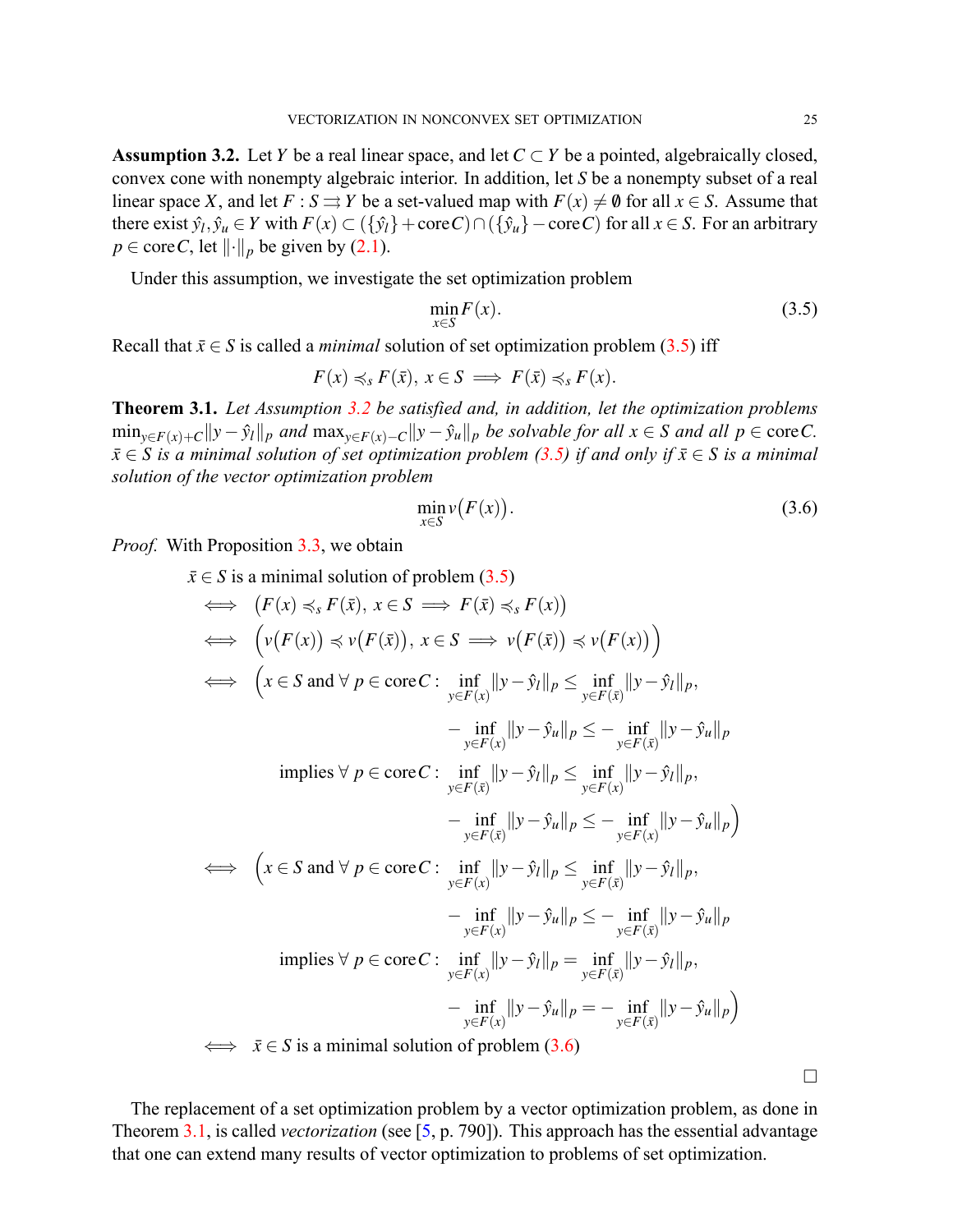Although the objective functionals in the inf terms of the components of the map *v* are nonsmooth in general, in special cases they are Fréchet differentiable at certain points.

<span id="page-7-0"></span>**Proposition 3.4.** Let *Y* be a real linear space, let  $C \subset Y$  be a pointed, algebraically closed, *convex cone with nonempty algebraic interior, and let*  $p \in \text{core } C$  *and*  $\hat{y} \in Y$  *be arbitrarily chosen. Let the norm*  $\|\cdot\|_p$  *be given by* [\(2.1](#page-1-2)). Then the functional  $\|\cdot - \hat{y}\|_p$  is Fréchet differentiable at some  $\bar{y} \in Y \setminus \{\hat{y}\}\$ if there is a continuous linear functional  $\ell \in Y^*$  with  $\|\ell\|_{Y^*} = 1$ ,  $\ell(\bar{y} - \hat{y}) = \|\bar{y} - \hat{y}\|_p$ *and the property*

$$
\forall \ \varepsilon > 0 \ \exists \ \delta > 0 : \ ||\bar{y} - \hat{y} + h||_p - \ell(\bar{y} - \hat{y} + h) \le \varepsilon ||h||_p \ \text{for all} \ h \in \mathscr{B}_p(0_Y, \delta).
$$

*Proof.* Because of  $||\ell||_{Y^*} = 1$  and  $\ell(\bar{y} - \hat{y}) = ||\bar{y} - \hat{y}||_p$ , the functional  $\ell$  is a subgradient of the norm *∥· −y*ˆ*∥<sup>p</sup>* at *y*¯ (compare [\[13](#page-17-6), Example 3.24, (b)]). For every *h ∈ Y*, we have

$$
\left| \underbrace{\|\bar{y} - \hat{y} + h\|_p - \|\bar{y} - \hat{y}\|_p - \ell(h)}_{\geq 0 \text{ because } \ell \text{ is a subgradient}} \right| = \|\bar{y} - \hat{y} + h\|_p - \ell(\bar{y} - \hat{y}) - \ell(h)
$$
\n
$$
= \|\bar{y} - \hat{y} + h\|_p - \ell(\bar{y} - \hat{y} + h).
$$

Consequently, for every  $\varepsilon > 0$ , there is some  $\delta > 0$  with

$$
\frac{\left| \|\bar{y} - \hat{y} + h\|_p - \|\bar{y} - \hat{y}\|_p - \ell(h) \right|}{\|h\|_p} = \frac{\left\| \bar{y} - \hat{y} + h\right\|_p - \ell(\bar{y} - \hat{y} + h)}{\|h\|_p} \leq \varepsilon \text{ for all } h \in \mathscr{B}_p(0_Y, \delta).
$$

Hence,  $|| \cdot - \hat{y} ||_p$  is Fréchet differentiable at  $\bar{y} \in Y$ , and  $\ell$  is the Fréchet derivative. □

**Remark 3.1.** Notice in Proposition [3.4](#page-7-0) that the point  $\bar{y}$  cannot be located on an edge of the ball  $\mathscr{B}_p(\hat{y}, \|\bar{y}-\hat{y}\|_p)$ . Fréchet differentiability at the point  $\bar{y}-\hat{y} = \|\bar{y}-\hat{y}\|_p$  is not possible as well.

The parameter *p* of the parametric norm *∥·∥<sup>p</sup>* is chosen in the algebraic interior core*C* of *C*. In practice, this set is too large and one prefers a smaller set of parameters. The following proposition is a decisive key for a reduction of the set of parameters.

<span id="page-7-1"></span>**Proposition 3.5.** Under Assumption [3.2](#page-6-1), we have, for all  $\hat{y} \in {\hat{y}_l, \hat{y}_u}$ ,  $x \in S$  and  $p \in \text{core } C$ ,

$$
\min_{y \in F(x)} ||y - \hat{y}||_{\lambda p} = \frac{1}{\lambda} \min_{y \in F(x)} ||y - \hat{y}||_p \text{ for all } \lambda > 0.
$$

*Proof.* Let  $\hat{y} \in {\hat{y}_l, \hat{y}_u}$ ,  $x \in S$ ,  $p \in \text{core } C$ , and  $\lambda > 0$  be arbitrarily chosen. Then, for every  $y \in Y$ ,

$$
||y-\hat{y}||_{\lambda p} = \inf \{ \alpha > 0 \mid \frac{1}{\alpha}(y-\hat{y}) \in [-\lambda p, \lambda p] \}
$$
  
\n
$$
= \inf \{ \alpha > 0 \mid \frac{1}{\alpha}(y-\hat{y}) \in (\{-\lambda p\}+C) \cap (\{\lambda p\}-C) \}
$$
  
\n
$$
= \inf \{ \alpha > 0 \mid \frac{1}{\alpha}(y-\hat{y}) \in \lambda (\{-p\}+\frac{1}{\lambda}C) \cap (\{p\}-\frac{1}{\lambda}C) \}
$$
  
\n
$$
= \inf \{ \alpha > 0 \mid \frac{1}{\alpha}(y-\hat{y}) \in \lambda [-p,p] \}
$$
  
\n
$$
= \inf \{ \alpha > 0 \mid \frac{1}{\alpha}(\frac{1}{\lambda}(y-\hat{y})) \in [-p,p] \}
$$
  
\n
$$
= \Vert \frac{1}{\lambda}(y-\hat{y}) \Vert_p
$$
  
\n
$$
= \frac{1}{\lambda} ||y-\hat{y}||_p.
$$

This implies  $\min_{y \in F(x)} ||y - \hat{y}||_{\lambda p} = \frac{1}{\lambda} \min_{y \in F(x)} ||y - \hat{y}||_p$ , which has to be shown.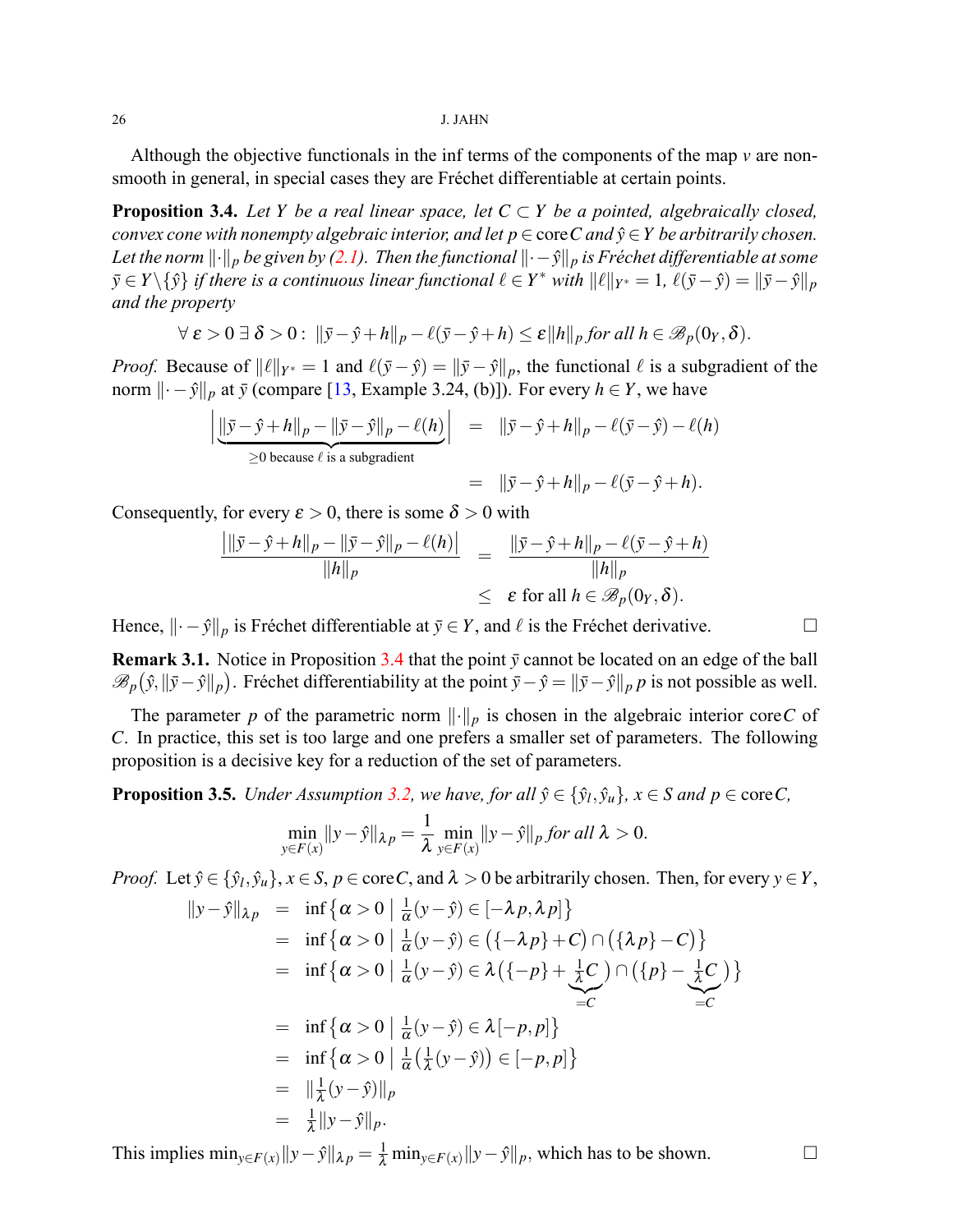<span id="page-8-2"></span>**Remark 3.2.** Based on Proposition [3.5,](#page-7-1) the set core*C* of parameters can be essentially reduced if the convex cone *C* has a base. Recall that a nonempty convex subset *B<sup>C</sup>* of *C* is called a *base* for *C* iff each  $y \in C \setminus \{0\}$  has a unique representation of the form

$$
y = \alpha b
$$
 for some  $\alpha > 0$  and some  $b \in B_C$ 

(notice that  $C \neq \{0\}$  holds because we assume that core  $C \neq \emptyset$ ). In the case of the existence of a base  $B_C$  for *C*, it makes sense to reduce the set core *C* of parameters to the set  $B_C \cap \text{core } C$ . Then one has only to evaluate min<sub> $v \in F(x)$ </sub>  $||y - \hat{y}||_p$  for parameters  $p \in B_c \cap \text{core } C$ .

## 4. NECESSARY OPTIMALITY CONDITIONS IN FINITE DIMENSIONS

<span id="page-8-0"></span>The vectorization approach given in Theorem [3.1](#page-6-3) has the advantage that necessary optimality conditionsfor set optimization problem  $(3.5)$  $(3.5)$  $(3.5)$  can be obtained by using known necessary optimality conditions for vector optimization problem([3.6\)](#page-6-2). In general, we then have the problem that the map *v* is nonsmooth. But in a finite dimensional setting with the natural ordering cone, we have a richer mathematical structure, which is investigated in detail.

First, we begin with the special assumption used in this section.

<span id="page-8-1"></span>**Assumption 4.1.** Let  $Y := \mathbb{R}^m$  (with  $m \in \mathbb{N}$ ) and  $C := \mathbb{R}^m_+$  be given. Let *S* be a nonempty subset of  $X := \mathbb{R}^n$  (with  $n \in \mathbb{N}$ ), let  $\hat{S}$  be an open superset of *S*, and let  $F : S \rightrightarrows \mathbb{R}^m$  be a set-valued map with  $F(x) \neq \emptyset$  for all  $x \in S$ . Let functions  $g_1, \ldots, g_k, h_1, \ldots, h_q : \mathbb{R}^m \times \hat{S} \to \mathbb{R}$  (with  $k, q \in \mathbb{N}$ ) be given with

$$
F(x) := \{ y \in \mathbb{R}^m \mid g_i(y, x) \le 0 \text{ for all } i \in \{1, ..., k\} \text{ and}
$$
  

$$
h_i(y, x) = 0 \text{ for all } i \in \{1, ..., q\} \} \text{ for all } x \in S.
$$

Assume that there exist  $\hat{y}_l, \hat{y}_u \in \mathbb{R}^m$  such that  $F(x) \subset (\{\hat{y}_l\} + \mathbb{R}_{++}^m) \cap (\{\hat{y}_u\} - \mathbb{R}_{++}^m)$  for all  $x \in S$ (with  $\mathbb{R}_{++}^m := \{ y \in \mathbb{R}^m \mid y_i > 0 \ \forall i \in \{1, ..., m\} \}$ ). For an arbitrary  $p \in \mathbb{R}_{++}^m$ , let the parametric norm $\|\cdot\|_p$  be given by ([2.1\)](#page-1-2). Assume that the optimization problems  $\min_{y \in F(x)} \|y - \hat{y}_l\|_p$  and  $\min_{y \in F(x)} ||y - \hat{y}_u||_p$  are solvable for all  $x \in S$  and all  $p \in \mathbb{R}^m_{++}$ .

Since we assume that optimization problems  $\min_{y \in F(x)} ||y - \hat{y}_l||_p$  and  $\min_{y \in F(x)} ||y - \hat{y}_u||_p$  are solvable for all  $x \in S$  and all  $p \in \mathbb{R}^m_{++}$ , we find from Lemma [3.1](#page-3-5) that  $\min_{y \in F(x) + \mathbb{R}^m_+} ||y - \hat{y}_l||_p$  and min*y∈F*(*x*)*−*R*<sup>m</sup>* + *∥y−y*ˆ*u∥<sup>p</sup>* are solvable as well.

Under Assumption [4.1,](#page-8-1) the sets  $F(x)$  have a very concrete form. They are given by inequality and equality constraints. For every  $x \in S$ , we define the functionals  $\varphi_1(x) : F(x) \to \mathcal{R}^1(\text{core } C)$ and  $\varphi_2(x) : F(x) \to \mathcal{R}^1(\text{core } C)$  pointwise by

$$
\varphi_1(x)(p) = \min_{y \in F(x)} ||y - \hat{y}_l||_p
$$
 for all  $p \in \mathbb{R}_{++}^m$ 

and

$$
\varphi_2(x)(p) = - \min_{y \in F(x)} \|y - \hat{y}_u\|_p \text{ for all } p \in \mathbb{R}^m_{++},
$$

respectively. By Proposition [2.1,](#page-2-2) (a) for every  $p \in \mathbb{R}_{++}^m$  the parametric norm  $\lVert \cdot \rVert_p$  is given by

$$
||y||_p = \max_{i \in \{1, ..., m\}} \frac{1}{p_i} |y_i| \text{ for all } y \in \mathbb{R}^m.
$$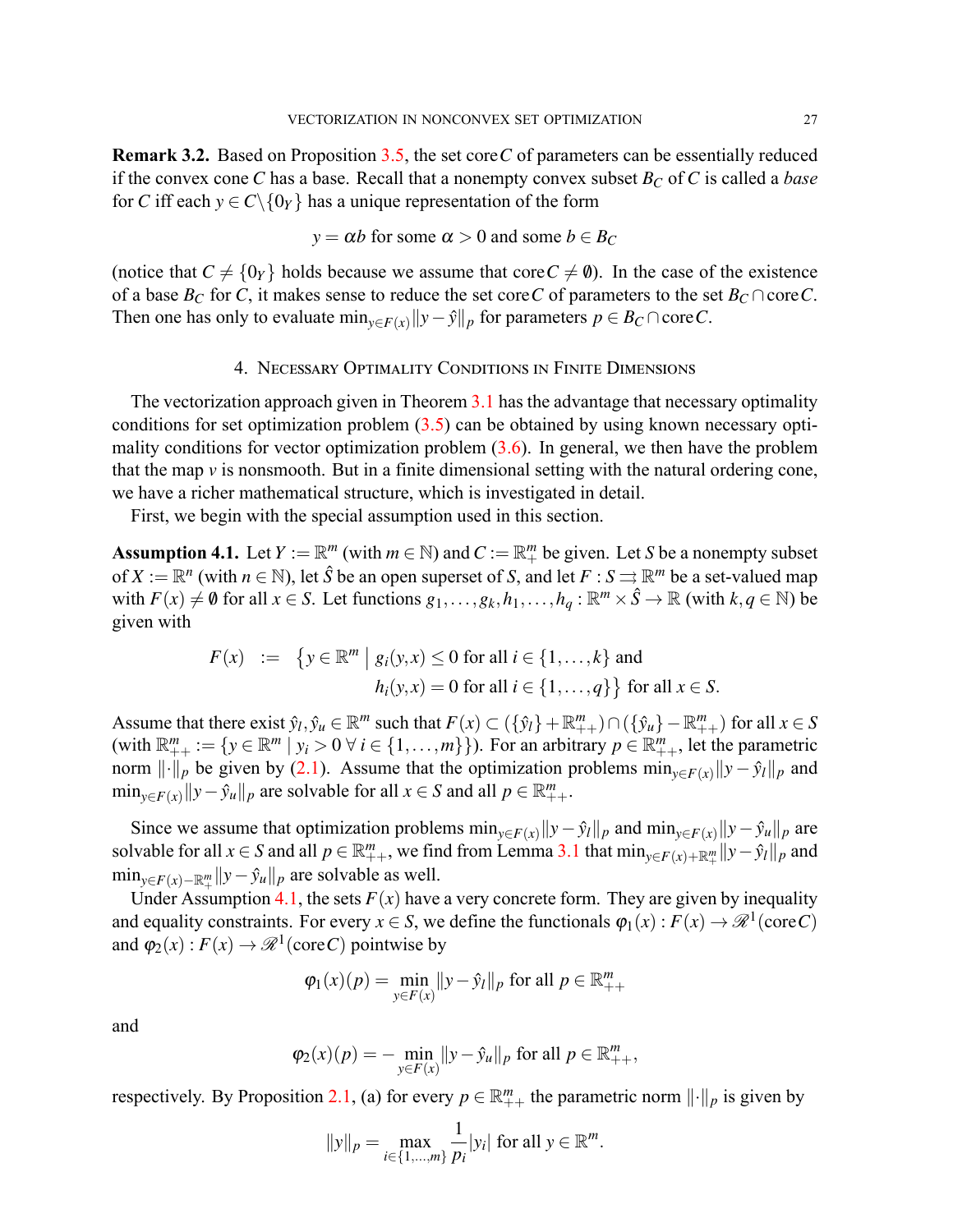Then, we have, for all  $x \in S$  and all  $p \in \mathbb{R}^m_{++}$ ,

<span id="page-9-0"></span>
$$
\varphi_1(x)(p) = \min_{y \in F(x)} \max_{i \in \{1, ..., m\}} \frac{1}{p_i} (y_i - \hat{y}_{l_i})
$$
\n
$$
= \min \lambda
$$
\nsubject to\n
$$
\frac{1}{p_i} (y_i - \hat{y}_{l_i}) \le \lambda \text{ for all } i \in \{1, ..., m\}
$$
\n
$$
y \in F(x), \lambda \in \mathbb{R}
$$
\n
$$
= \min \lambda
$$
\nsubject to\n
$$
\frac{1}{p_i} (y_i - \hat{y}_{l_i}) - \lambda \le 0 \text{ for all } i \in \{1, ..., m\}
$$
\n
$$
g_i(y, x) \le 0 \text{ for all } i \in \{1, ..., k\}
$$
\n
$$
h_i(y, x) = 0 \text{ for all } i \in \{1, ..., q\}
$$
\n
$$
(y, \lambda) \in \mathbb{R}^{m+1}.
$$
\n(4.1)

This is an optimization problem with linear objective and nonlinear constraints. If  $(\bar{y}, \bar{\lambda})$  is a minimal solution of this optimization problem, which exists by Assumption [4.1,](#page-8-1) the functions  $g_1, \ldots, g_k$  are differentiable with respect to y at  $\bar{y}$ , the functions  $h_1, \ldots, h_q$  are continuously differentiable with respect to  $y$  at  $\bar{y}$  and a standard constraint qualification holds, then we obtain Karush-Kuhn-Tucker (KKT) conditions as necessary optimality conditions. This means that, for every *x* ∈ *S* and all  $p_1, \ldots, p_m > 0$ , there are multipliers  $w_1, \ldots, w_m, u_1, \ldots, u_k ≥ 0$  and  $v_1, \ldots, v_q \in \mathbb{R}^m$  so that

$$
\sum_{i=1}^{m} \frac{w_i}{p_i} e_i + \sum_{i=1}^{k} u_i \nabla_y g_i(\bar{y}, x) + \sum_{i=1}^{q} v_i \nabla_y h_i(\bar{y}, x) = 0_{\mathbb{R}^m},
$$

$$
\sum_{i=1}^{m} w_i = 1,
$$

$$
w_i \left( \frac{1}{p_i} (\bar{y}_i - \hat{y}_{li}) - \bar{\lambda} \right) = 0 \text{ for all } i \in \{1, ..., m\}
$$

and

$$
u_i g_i(\bar{y}, x) = 0 \text{ for all } i \in \{1, \ldots, k\},
$$

where  $e_1, \ldots, e_m$  denote the unit vectors in  $\mathbb{R}^m$ .

Under appropriate assumptions, one can evaluate the gradient of  $\varphi_1$  with respect to *x* (see, e.g., [\[14](#page-17-7), [15](#page-17-8), [16](#page-17-9), [17\]](#page-17-10)). For this purpose, we use a result based on these KKT conditions and given by Jongen *et al.* [\[16](#page-17-9)].

<span id="page-9-1"></span>**Lemma [4.1](#page-8-1).** [\[16](#page-17-9), Lemma 2.1] *Let Assumption 4.1 be satisfied, and let some*  $\bar{x} \in S$  *and some*  $p \in$  $\mathbb{R}^m_{++}$  be arbitrarily given. Let the functions  $g_i$   $(i \in \{1,\ldots,k\})$  and  $h_i$   $(i \in \{1,\ldots,q\})$  be continu*ously differentiable on*  $\mathbb{R}^m \times \hat{S}$ *. For all x in a neighborhood of*  $\bar{x}$ *, let*  $(y_{min}(x)(p), \lambda_{min}(x)(p)) \in$  $\mathbb{R}^{m+1}$ be a KKT point of the minimization problem ([4.1\)](#page-9-0) with the Lagrange multipliers  $u_{i_{min}}(x)(p)$  $\geq 0$  (i  $\in \{1,\ldots,k\}$ ) and  $v_{i_{min}}(x)(\ell) \in \mathbb{R}$  (i  $\in \{1,\ldots,q\}$ ), and let  $u_{i_{min}}(\cdot)(p)$  (i  $\in \{1,\ldots,p\}$ ) be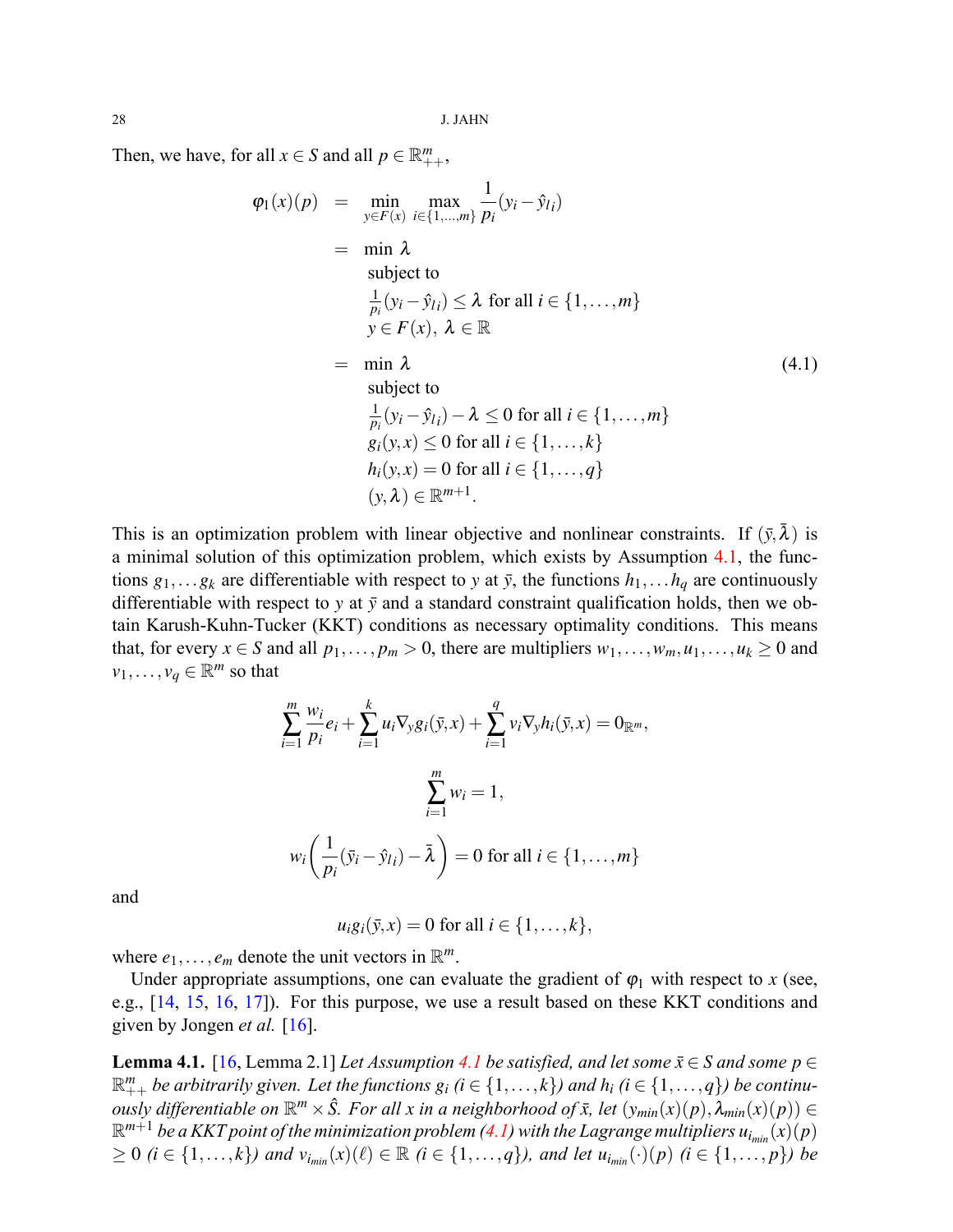*continuous at*  $\bar{x}$  *and let*  $(y_{min}(\cdot)(p), \lambda_{min}(\cdot)(p))$  *be locally Lipschitz continuous at*  $\bar{x}$ *. Then the minimal value function*  $\varphi_1(\cdot)(p)$  *is differentiable at*  $\bar{x}$  *and its gradient is given by* 

<span id="page-10-0"></span>
$$
\nabla_x \varphi_1(\bar{x})(p) = \sum_{i \in I(y_{min}(\bar{x})(p))} u_{i_{min}}(\bar{x})(p) \nabla_x g_i(y_{min}(\bar{x})(p), \bar{x}) + \sum_{i=1}^q v_{i_{min}}(\bar{x})(p) \nabla_x h_i(y_{min}(\bar{x})(p), \bar{x})
$$
\n(4.2)

*(where*  $I(y_{min}(\bar{x})(p))$  *denotes the index set of active inequality constraints at*  $y_{min}(\bar{x})(p)$ *).* 

Notice that only the functions  $g_i$  ( $i \in I(y_{min}(\bar{x})(p))$  and  $h_i$  ( $i \in \{1, ..., q\}$ ) arise in the formula ([4.2\)](#page-10-0) for the gradient of the minimal value functional with respect to the variable *x*. The objective function and the first *m* constraint functions of problem [\(4.1](#page-9-0)) do not appear in equation([4.2\)](#page-10-0) because they do not depend on the variable *x*.

Now we turn our attention to the negative infimal value  $-\inf_{y \in F(x)} \|y - \hat{y}_u\|_p$  arising in the second component of  $v \circ F$ . Since the aforementioned optimization problem is assumed to be solvable, we have for all  $x \in S$  and all  $p_1, \ldots, p_m > 0$ 

$$
-\varphi_2(x)(p) = \min_{y \in F(x)} \max_{i \in \{1, \dots, m\}} \frac{1}{p_i}(y_i - \hat{y}_{ui}),
$$

whichcan be written as problem ([4.1\)](#page-9-0) if one replaces  $\hat{y}_l$  by  $\hat{y}_u$ , i.e.,

<span id="page-10-1"></span>
$$
-\varphi_2(x)(p) = \min \lambda
$$
\nsubject to\n
$$
\frac{1}{p_i}(y_i - \hat{y}_{u_i}) - \lambda \leq 0 \text{ for all } i \in \{1, ..., m\}
$$
\n
$$
g_i(y, x) \leq 0 \text{ for all } i \in \{1, ..., k\}
$$
\n
$$
h_i(y, x) = 0 \text{ for all } i \in \{1, ..., q\}
$$
\n
$$
(y, \lambda) \in \mathbb{R}^{m+1}.
$$
\n(4.3)

Hence, Lemma [4.1](#page-9-1) can immediately be applied to problem [\(4.3](#page-10-1)) in order to obtain a formula for the gradient of the function  $\varphi_2$ .

<span id="page-10-2"></span>**Lemma 4.2.** [\[16](#page-17-9), Lemma 2.1] *Let Assumption [4.1](#page-8-1) be satisfied, and let some*  $\bar{x} \in S$  *and some*  $p \in$  $\mathbb{R}^m_{++}$  be arbitrarily given. Let the functions  $g_i$   $(i \in \{1,\ldots,k\})$  and  $h_i$   $(i \in \{1,\ldots,q\})$  be continuously differentiable on  $\mathbb{R}^m\times \hat{S}$ . For all x in a neighborhood of  $\bar{x}$ , let  $(\tilde{y}_{min}(x)(p),\tilde{\lambda}_{min}(x)(p))\in$  $\mathbb{R}^{m+1}$ be a KKT point of the minimization problem ([4.3\)](#page-10-1) with the Lagrange multipliers  $\tilde{u}_{i_{min}}(x)(p)$  $\geq 0$  (i  $\in \{1,\ldots,k\}$ ) and  $\tilde{v}_{i_{min}}(x)(\ell) \in \mathbb{R}$  (i  $\in \{1,\ldots,q\}$ ), and let  $\tilde{u}_{i_{min}}(\cdot)(p)$  (i  $\in \{1,\ldots,p\}$ ) be *continuous at*  $\bar{x}$  *and let*  $(\tilde{y}_{min}(\cdot)(p), \tilde{\lambda}_{min}(\cdot)(p))$  *be locally Lipschitz continuous at*  $\bar{x}$ *. Then the negative minimal value function*  $\varphi_2(\cdot)(p)$  *is differentiable at*  $\bar{x}$  *and its gradient is given by* 

<span id="page-10-3"></span>
$$
\nabla_x \varphi_2(\bar{x})(p) = - \sum_{i \in I(\bar{y}_{min}(\bar{x})(p))} \tilde{u}_{i_{min}}(\bar{x})(p) \nabla_x g_i(\bar{y}_{min}(\bar{x})(p), \bar{x}) - \sum_{i=1}^q \tilde{v}_{i_{min}}(\bar{x})(p) \nabla_x h_i(\bar{y}_{min}(\bar{x})(p), \bar{x}) \tag{4.4}
$$

*(where*  $I(\tilde{y}_{min}(\bar{x})(p))$  *denotes the index set of active inequality constraints at*  $\tilde{y}_{min}(\bar{x})(p)$ *).*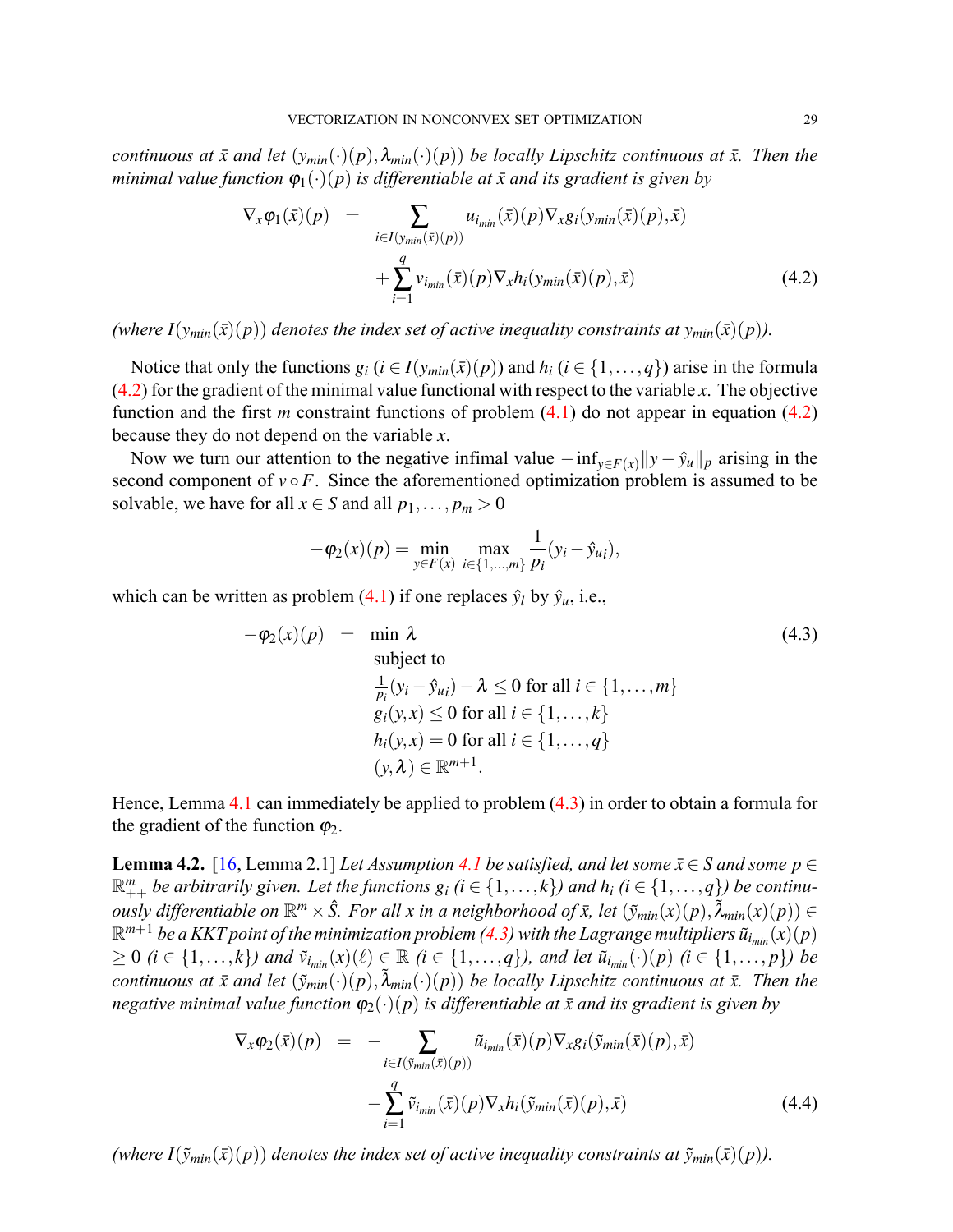With the gradients of the functions  $\varphi_1$  and  $\varphi_2$  given in Lemmas [4.1](#page-9-1) and [4.2,](#page-10-2) we are then able to formulate KKT conditions as necessary optimality conditions for set optimization problem ([3.5\)](#page-6-0) in the special finite dimensional case.

We need some abbreviations. If  $\mathcal{C}(P)$  denotes the linear space of real-valued continuous functions on a nonempty compact set  $P \subset \mathbb{R}^m$ , the natural ordering cone in  $\mathcal{C}(P)$  is given by

$$
\mathscr{C}_+(P) := \{ \psi \in \mathscr{C}(P) \mid \psi(p) \ge 0 \text{ for all } p \in P \}.
$$

It is well-known that the dual space  $\mathscr{C}^*(P)$  can be identified with the linear space of signed finite Radon measures on *P*, and the dual cone  $\mathcal{C}_+^*(P)$  is defined by

$$
\mathscr{C}^*_+(P) := \left\{ \mu \in \mathscr{C}^*(P) \mid \int_P \psi \, d\mu \ge 0 \text{ for all } \psi \in \mathscr{C}_+(P) \right\}
$$

(compare[[18,](#page-17-11) [19,](#page-17-12) [20](#page-17-13)]). Under Assumption [4.1,](#page-8-1) we say that  $\bar{x} \in S$  is a *locally minimal* solution of setoptimization problem ([3.5](#page-6-0)) iff it is a minimal solution with *S* being replaced by  $S \cap \mathcal{B}(\bar{x}, \alpha)$ for some  $\alpha > 0$ .

<span id="page-11-0"></span>**Theorem 4.1.** *Let Assumption [4.1](#page-8-1) be satisfied, and let the constraint set S be given as*

$$
S:=\{x\in\mathbb{R}^n\mid \tilde{g}_i(x)\leq 0\ \forall\ i\in\{1,\ldots,\tilde{k}\}\ and\ \tilde{h}_i(x)=0\ \forall\ i\in\{1,\ldots,\tilde{q}\}\},\
$$

where  $\tilde{g}_i:\mathbb{R}^n\to\mathbb{R}$   $(i\in\{1,\ldots,\tilde{k}\}$  with  $\tilde{k}\in\mathbb{N}$ ) and  $\tilde{h}_i:\mathbb{R}^n\to\mathbb{R}$   $(i\in\{1,\ldots,\tilde{q}\}$  with  $\tilde{\tilde{q}}\in\mathbb{N}$ ) are *differentiable functions. Let*  $\bar{x} \in S$  *be a locally minimal solution of set optimization problem (***[3.5\)](#page-6-0)***. Let S satisfy any constraint qualification. Let*  $\varepsilon > 0$  *with* 

$$
P^{\varepsilon} := \left\{ y \in \mathbb{R}^m \; \middle| \; y_i \geq \varepsilon \text{ for all } i \in \{1, \ldots, m\} \text{ and } \sum_{1=1}^m y_i = 1 \right\} \neq \emptyset
$$

*be arbitrarily chosen.* For an arbitrary  $p \in P^{\varepsilon}$ , let the vector  $(y_{min}(\bar{x})(p), \lambda_{min}(x)(p))$  $\in \mathbb{R}^{m+1}$  $\in \mathbb{R}^{m+1}$  $\in \mathbb{R}^{m+1}$  be a KKT point of the minimization problem ([4.1\)](#page-9-0) with Lagrange multipliers  $u_{i_{min}}(\bar{x})(p)$  $(i \in \{1,\ldots,k\})$  and  $v_{i_{min}}(\bar{x})(p)$   $(i \in \{1,\ldots,q\})$ , and let the vector  $(\tilde{y}_{min}(\bar{x})(p), \tilde{\lambda}_{min}(x)(p)) \in$  $\mathbb{R}^{m+1}$ be a KKT point of the minimization problem ([4.3](#page-10-1)) with Lagrange multipliers  $\tilde{u}_{i_{min}}(\bar{x})(p)$  $(i \in \{1,\ldots,k\})$  and  $\tilde{v}_{i_{min}}(\bar{x})(p)$   $(i \in \{1,\ldots,q\})$ . Let  $u_{i_{min}}(\cdot)(p)$   $(i \in \{1,\ldots,k\})$ ,  $\tilde{u}_{i_{min}}(\cdot)(p)$   $(i \in \{1,\ldots,k\})$  $\{1,\ldots,k\}$ *) be continuous at*  $\bar{x}$ *, and let*  $y_{min}(\cdot)(p)$ *,*  $\tilde{y}_{min}(\cdot)(p)$  *be locally Lipschitz continuous at*  $\bar{x}$ . Let the vector functions  $\nabla_x \varphi_1(\bar{x})$  and  $\nabla_x \varphi_2(\bar{x})$  be continuous on  $P^{\varepsilon}$ , and let the functions  $\varphi_1(x)$  *and*  $\varphi_2(x)$  *be continuous for all*  $x \in \mathcal{B}(\bar{x}, \delta)$  *for some*  $\delta > 0$ *. Then there exist finite Radon* measures  $\mu_1, \mu_2 \in \mathscr{C}_+^*(P^{\varepsilon})$  with  $(\mu_1, \mu_2) \neq 0_{\mathscr{C}^*(P^{\varepsilon}) \times \mathscr{C}^*(P^{\varepsilon})}$ , and multipliers  $\tilde{\tilde{u}}_i \geq 0$  (for  $i \in \tilde{I}(\bar{x})$ , *the index set of active inequality constraints at*  $\bar{x}$ *) and*  $\tilde{\tilde{v}}_i \in \mathbb{R}$  *(for*  $i \in \{1,\ldots,\tilde{q}\}$ *) such that* 

$$
\int_{P^{\varepsilon}} \Big( \sum_{i \in I(y_{min}(\bar{x}))} u_{i_{min}}(\bar{x}) \nabla_x g_i(y_{min}(\bar{x}), \bar{x}) + \sum_{i=1}^q v_{i_{min}}(\bar{x}) \nabla_x h_i(y_{min}(\bar{x}), \bar{x}) \Big) d\mu_1
$$
\n
$$
- \int_{P^{\varepsilon}} \Big( \sum_{i \in I(\tilde{y}_{min}(\bar{x}))} \tilde{u}_{i_{min}}(\bar{x}) \nabla_x g_i(\tilde{y}_{min}(\bar{x}), \bar{x}) + \sum_{i=1}^q \tilde{v}_{i_{min}}(\bar{x}) \nabla_x h_i(\tilde{y}_{min}(\bar{x}), \bar{x}) \Big) d\mu_2
$$
\n
$$
+ \sum_{i \in \tilde{I}(\bar{x})} \tilde{\tilde{u}}_i \nabla \tilde{\tilde{g}}_i(\bar{x}) + \sum_{i=1}^{\tilde{q}} \tilde{\tilde{v}}_i \nabla \tilde{h}_i(\bar{x}) = 0_{\mathbb{R}^n}.
$$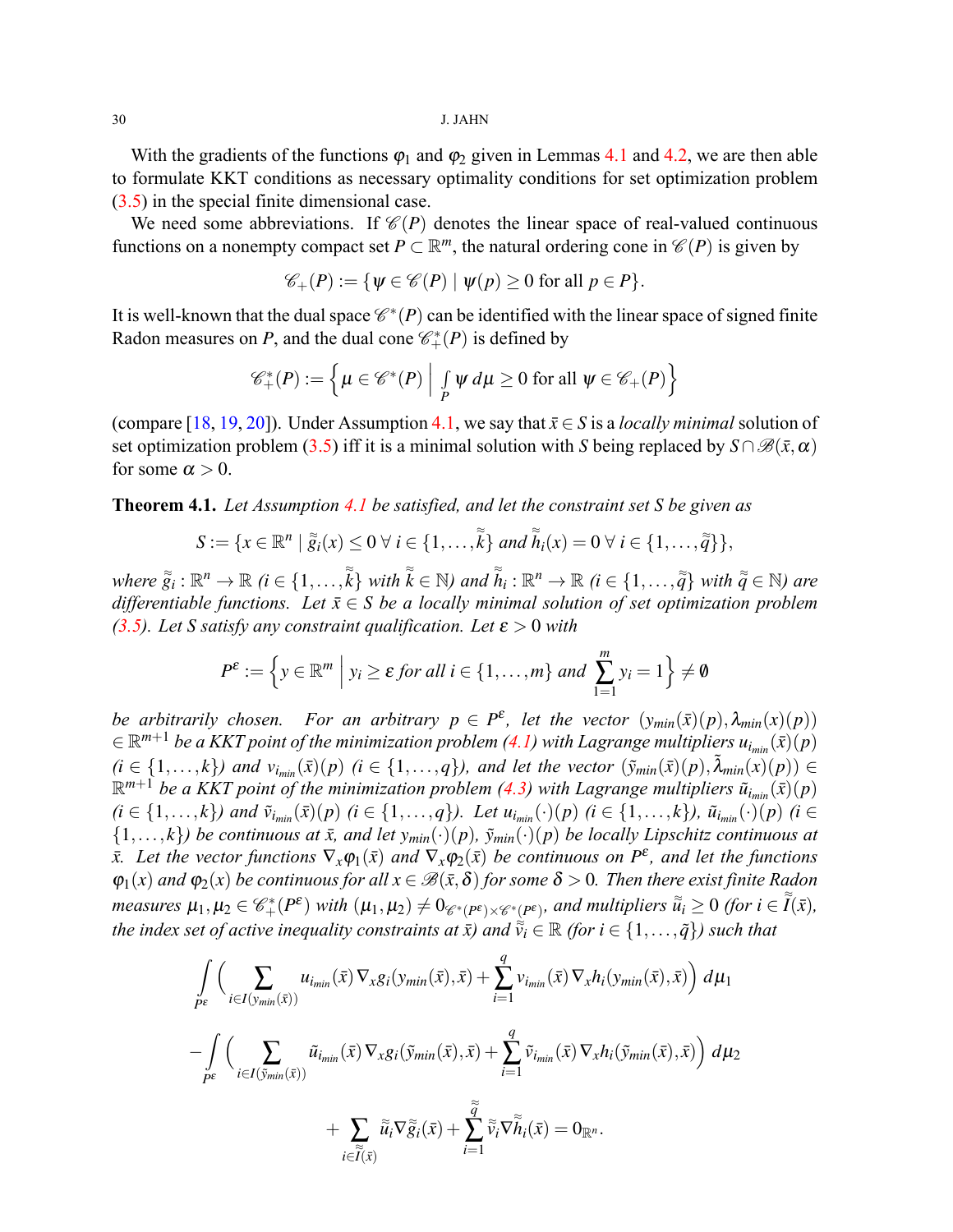*Proof.* Let  $\bar{x} \in S$  be a locally minimal solution of set optimization problem [\(3.5\)](#page-6-0), i.e., there is some  $\alpha > 0$  so that  $\bar{x}$  is a minimal solution of *F* on  $S \cap \mathcal{B}(\bar{x}, \alpha)$ . Then by Theorem [3.1,](#page-6-3)  $\bar{x}$  is a minimalsolution of the vector optimization problem ([3.6\)](#page-6-2) with *S* replaced by  $S \cap \mathcal{B}(\bar{x}, \alpha)$ . In this case, we have

$$
v(F(x))(p) = \begin{pmatrix} \min_{y \in F(x)} \|y - \hat{y}_l\|_p \\ -\min_{y \in F(x)} \|y - \hat{y}_u\|_p \\ \end{pmatrix} = \begin{pmatrix} \varphi_1(x)(p) \\ \varphi_2(x)(p) \end{pmatrix}
$$
 for all  $x \in S \cap \mathcal{B}(\bar{x}, \alpha), p \in \mathbb{R}_{++}^m$ .

By assumption the functions  $\varphi_1(x)$  and  $\varphi_2(x)$  are continuous for all  $x \in \mathcal{B}(\bar{x}, \delta)$ . Next, we set  $\eta := \min\{\alpha, \delta\} > 0$ , and we obtain that  $\bar{x}$  is a minimal solution of the vector optimization problem [\(3.6](#page-6-2)) with *S* replaced by  $S \cap \mathcal{B}(\bar{x}, \eta)$ . Since the cone  $\mathbb{R}^m_+$  has a base  $B_{\mathbb{R}^m_+} := \{y \in$  $\mathbb{R}^m_+ \mid \sum_{i=1}^m y_i = 1\},$  by Remark [3.2](#page-8-2), the parameter set  $\mathbb{R}^m_{++}$  can be reduced to the set  $P := B_{\mathbb{R}^m_+} \cap$  $\mathbb{R}_{++}^m = \{ y \in \mathbb{R}_{++}^m \mid \sum_{i=1}^m y_i = 1 \}.$  Now, we choose an arbitrary  $\varepsilon > 0$ , for which the set  $P^{\varepsilon} \subset P$ is nonempty. Since, for every  $x \in \mathcal{B}(\bar{x}, \eta)$ ,  $\varphi_1(x)$  and  $\varphi_2(x)$  are continuous on *P*, they are also continuous on the compact subset  $P^{\varepsilon}$  as well, i.e.,  $\varphi_1(x), \varphi_2(x) \in \mathscr{C}(P^{\varepsilon})$  for all  $x \in \mathscr{B}(\bar{x}, \eta)$ . So, the product space  $\mathscr{C}(P^{\varepsilon}) \times \mathscr{C}(P^{\varepsilon})$  is the image space of the objective map with the ordering  $cone \mathscr{C}_+(P^{\varepsilon}) \times \mathscr{C}_+(P^{\varepsilon}).$ 

Next, we apply the Lagrange multiplier rule as given in [\[12](#page-17-5), Thm. 7.4]. This means that there exist finite Radon measures  $\mu_1, \mu_2 \in \mathscr{C}_+^*(P^\varepsilon)$ ,  $(\mu_1, \mu_2) \neq 0_{\mathscr{C}^*(P^\varepsilon) \times \mathscr{C}^*(P^\varepsilon)}$ , and multipliers  $\widetilde{\widetilde{u}}_i \geq 0$  $(i \in \tilde{I}(\bar{x}))$  and  $\tilde{v}_i \in \mathbb{R}$   $(i \in \{1, \ldots, \tilde{q}\})$  with the property

$$
\left(\int_{P^{\varepsilon}} \nabla_x \varphi_1(\bar{x}) \, d\mu_1 + \int_{P^{\varepsilon}} \nabla_x \varphi_2(\bar{x}) \, d\mu_2 + \sum_{i \in \widetilde{I}(\bar{x})} \widetilde{u}_i \nabla \widetilde{g}_i(\bar{x}) + \sum_{i=1}^{\widetilde{q}} \widetilde{v}_i \nabla \widetilde{h}_i(\bar{x})\right) (x - \bar{x}) \ge 0
$$
\nfor all  $x \in \mathcal{B}(\bar{x}, \eta)$ .

\n(4.5)

For an arbitrary  $\tilde{x} \in \mathbb{R}^n$ ,  $\tilde{x} \neq \bar{x}$ , there is some  $\lambda > 0$  with  $\bar{x} + \lambda \tilde{x} \in \mathscr{B}(\bar{x}, \eta)$ . If we set  $x := \bar{x} + \lambda \tilde{x}$ and  $x := \bar{x} - \lambda \tilde{x}$  in [\(4.5](#page-12-0)), it follows from this inequality that

<span id="page-12-0"></span>
$$
\int\limits_{P^{\varepsilon}}\nabla_x \varphi_1(\bar x)\,d\mu_1+\int\limits_{P^{\varepsilon}}\nabla_x \varphi_2(\bar x)\,d\mu_2+\sum_{i\in \widetilde I(\bar x)}\widetilde u_i\nabla \widetilde g_i(\bar x)+\sum_{i=1}^{\widetilde q}\widetilde v_i\nabla \widetilde h_i(\bar x)=0_{\mathbb R^n}.
$$

If we plug in the formulas [\(4.2](#page-10-0)) and [\(4.4](#page-10-3)) for the gradients  $\nabla_x \varphi_1(\bar{x})$  and  $\nabla_x \varphi_2(\bar{x})$ , we finally obtain the assertion.  $\Box$ 

<span id="page-12-1"></span>**Remark 4.1.** The original parameter set  $\mathbb{R}_{++}^m$  is open. In order to obtain a compact parameter set, we reduce this set to a compact subset  $P^{\varepsilon}$  of the considered base of  $\mathbb{R}^m_+$ . Here  $\varepsilon > 0$  can be chosen arbitrarily small. The advantage of this approach is that the image space of the objective map equals  $\mathscr{C}(P^{\varepsilon}) \times \mathscr{C}(P^{\varepsilon})$ , and every linear functional of the dual space of  $\mathscr{C}(P^{\varepsilon}) \times \mathscr{C}(P^{\varepsilon})$ can be represented by its associated Radon measure (compare [\[18](#page-17-11), Kapitel VIII, § 2, 2.19]). Theorem [4.1](#page-11-0) takes this point into account. Instead of the open set  $P = \{y \in \mathbb{R}^m_{++} \mid \sum_{i=1}^m y_i\}$  $= 1$ } one considers the compact subset  $P^{\varepsilon} = \{y \in \mathbb{R}^m \mid y_i \ge \varepsilon \text{ for all } i \in \{1, ..., m\} \text{ and }$ 

 $\sum_{i=1}^{m} y_i = 1$ } being a "very large" compact subset of the open set *P* for sufficiently small  $\varepsilon > 0$ . In this way the result of Theorem [4.1](#page-11-0) depends on  $\varepsilon$ . The two sets *P* and  $P^{\varepsilon}$  are illustrated in Figure [3](#page-13-0) for  $m = 2$ .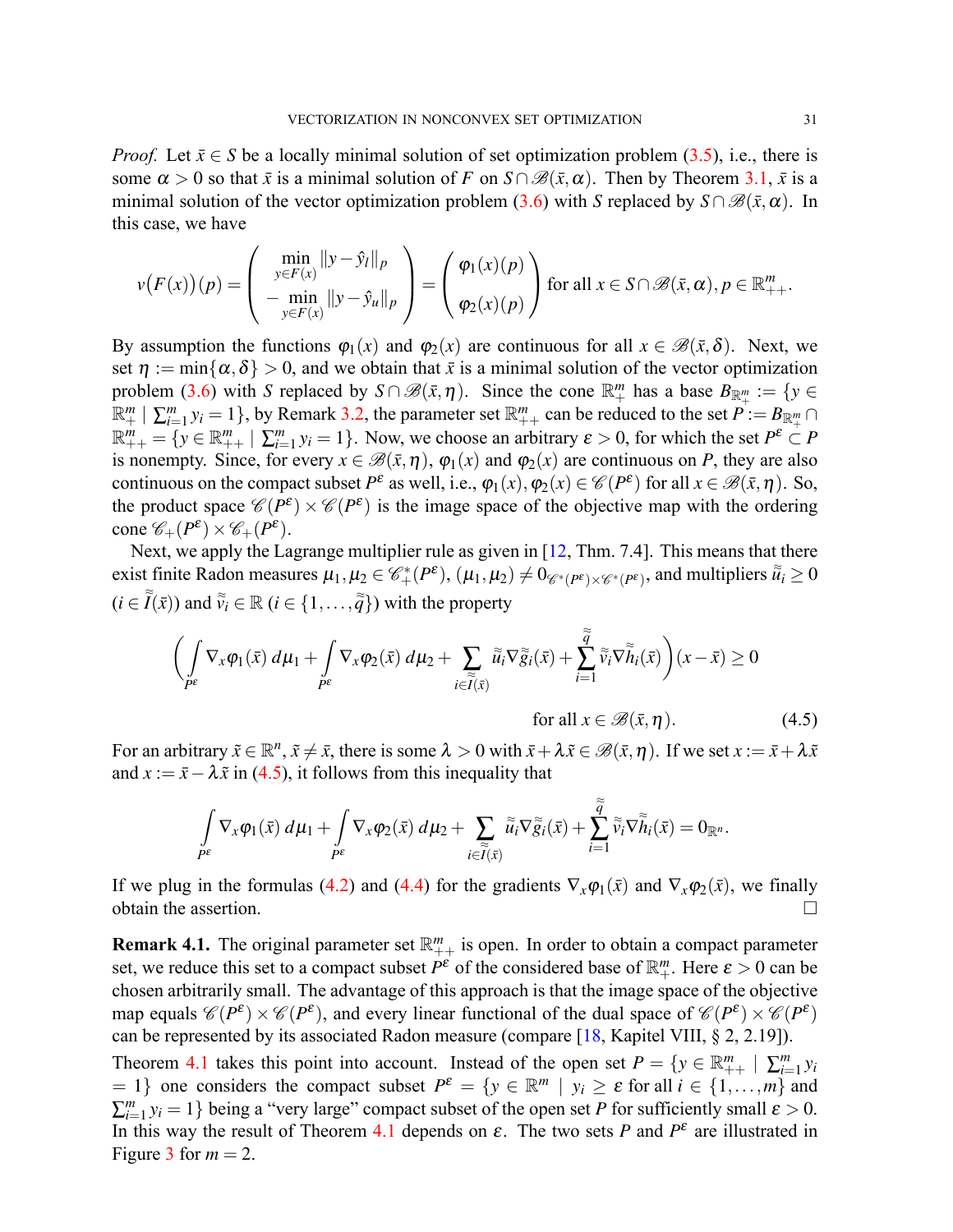

<span id="page-13-0"></span>FIGURE 3. Illustration of the sets *P* and  $P^{\varepsilon}$  in Remark [4.1](#page-12-1).

The Lagrange multipliers including the finite Radon measures are difficult to handle for concrete problems. Moreover, Theorem [4.1](#page-11-0) formulates strong assumptions on the multipliers. Hence, it is of interest to give a multiplier-free necessary optimality condition under weaker assumptions. In this case, we do not need that the set *S* and the sets  $F(x)$  for every  $x \in S$  are explicitly defined by constraints.

<span id="page-13-1"></span>**Assumption 4.2.** Let  $Y := \mathbb{R}^m$  (with  $m \in \mathbb{N}$ ) and  $C := \mathbb{R}^m_+$  be given. Let *S* be a nonempty subset of  $X := \mathbb{R}^n$  (with  $n \in \mathbb{N}$ ), and let  $F : S \rightrightarrows \mathbb{R}^m$  be a set-valued map with  $F(x) \neq \emptyset$  for all  $x \in S$ . Assume that there exist  $\hat{y}_l, \hat{y}_u \in \mathbb{R}^m$  such that  $F(x) \subset (\{\hat{y}_l\} + \mathbb{R}_{++}^m) \cap (\{\hat{y}_u\} - \mathbb{R}_{++}^m)$  for all  $x \in S$ . Foran arbitrary  $p \in \mathbb{R}_{++}^m$ , let the parametric norm  $||\cdot||_p$  be given by ([2.1\)](#page-1-2). Assume that the optimization problems  $\min_{y \in F(x)} ||y - \hat{y}_l||_p$  and  $\min_{y \in F(x)} ||y - \hat{y}_u||_p$  are solvable for all  $x \in S$  and all  $p \in \mathbb{R}^m_{++}$ .

<span id="page-13-2"></span>**Theorem [4.2](#page-13-1).** *Let Assumption 4.2 be satisfied. Let*  $\bar{x} \in S$  *be a minimal solution of set optimizationproblem* ([3.5\)](#page-6-0). Let  $\varepsilon > 0$  with  $P^{\varepsilon} \neq \emptyset$  be arbitrarily chosen. For every  $p \in P^{\varepsilon}$ , let  $\varphi_1(\cdot)(p)$ *and*  $\varphi_2(\cdot)(p)$  *be directionally differentiable at*  $\bar{x}$ *. Then, for every*  $x \in S$ *, there is some*  $\bar{p} \in P^{\varepsilon}$ *with*

<span id="page-13-3"></span>
$$
\max \left\{ \varphi_1'(\bar{x}; x - \bar{x})(\bar{p}), \varphi_2'(\bar{x}; x - \bar{x})(\bar{p}) \right\} \ge 0 \tag{4.6}
$$

where  $\varphi_1'(\bar{x};x-\bar{x})(\bar{p})$  and  $\varphi_2'(\bar{x};x-\bar{x})(\bar{p})$  denote the directional derivative of  $\varphi_1(\cdot)(\bar{p})$  and  $\varphi_2(\cdot)(\bar{p})$ *, respectively, at*  $\bar{x}$  *in the direction*  $x - \bar{x}$ *.* 

*Proof.*Let  $\bar{x} \in S$  be a minimal solution of set optimization problem ([3.5](#page-6-0)), and let  $\varepsilon > 0$  with  $P^{\varepsilon} \neq \emptyset$  be arbitrarily chosen. By Theorem [3.1,](#page-6-3)  $\bar{x}$  is a minimal solution of vector optimization problem [\(3.6](#page-6-2)) as well. And by [\[12](#page-17-5), Lemma 4.14],  $\bar{x}$  is also a weakly minimal solution of problem  $(3.6)$  $(3.6)$ , i.e.,  $\left[\left\{v(F(\bar{x}))\right\}-\inf\mathscr{C}_+(P^{\epsilon})\right]\cap v(F(S))=0$ , where int denotes the topological interior of a set and  $v(F(S)) := \bigcup_{x \in S} v(F(x))$ . By assumption, the directional derivatives  $\varphi'_1(\bar{x})(\cdot)$  and  $\varphi'_{2}(\bar{x})(\cdot)$ exist. It then follows from [[12,](#page-17-5) Thm. 7.6] that

$$
\begin{pmatrix} \varphi_1'(\bar{x}; x-\bar{x})(\cdot) \\ \varphi_2'(\bar{x}; x-\bar{x})(\cdot) \end{pmatrix} \notin \begin{bmatrix} -\mathrm{int}\mathscr{C}_+(P^\varepsilon) \end{bmatrix} \times \begin{bmatrix} -\mathrm{int}\mathscr{C}_+(P^\varepsilon) \end{bmatrix} \text{ for all } x \in S.
$$

For an arbitrary  $x \in S$ , this means

$$
\phi_1'(\bar x;x-\bar x)(\cdot)\notin -\operatorname{int}\mathscr{C}_+(P^\epsilon)
$$

$$
\varphi'_2(\bar x;x-\bar x)(\cdot)\notin -\operatorname{int}\mathscr{C}_+(P^\varepsilon).
$$

or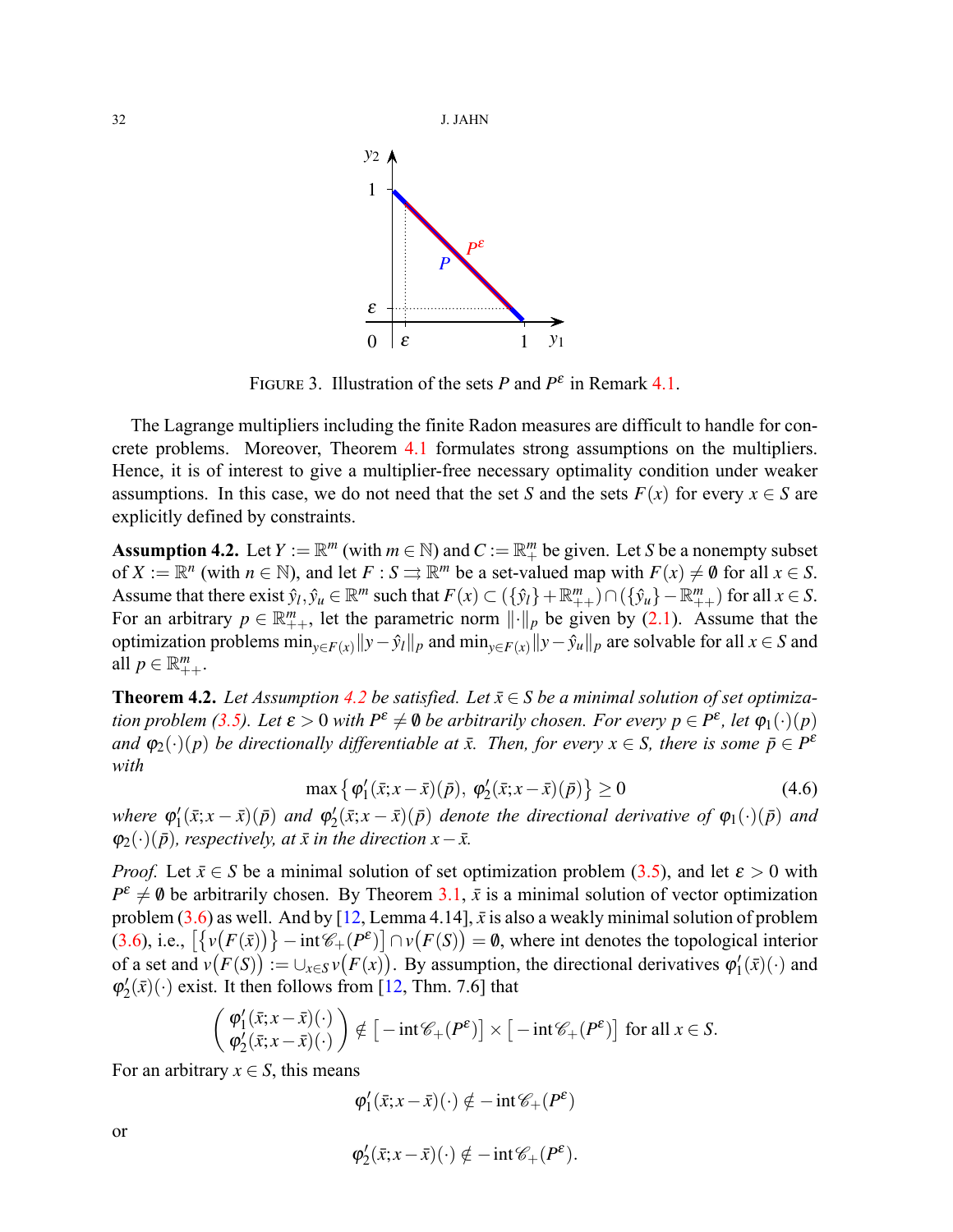Hence, there is some  $\bar{p} \in P^{\varepsilon}$  with

$$
\varphi_1'(\bar{x}; x-\bar{x})(\bar{p}) \ge 0
$$

or

$$
\varphi'_2(\bar x;x-\bar x)(\bar p)\geq 0.
$$

It then follows

$$
\max \left\{ \varphi_1'(\bar{x}; x-\bar{x})(\bar{p})), \varphi_2'(\bar{x}; x-\bar{x})(\bar{p}) \right\} \geq 0,
$$

which has to be shown.  $\Box$ 

Finally, we illustrate the necessary optimality condition given in Theorem [4.2](#page-13-2) via a very simple nonconvex example.

<span id="page-14-1"></span>**Example 4.1.** Consider the constraint set  $S := [1,3]$  and the set-valued map  $F : S \rightrightarrows \mathbb{R}^2$  with

$$
F(x) := [(2x, \frac{1}{2}x^2), (\frac{11}{4}x, \frac{1}{2}x^2 + \frac{3}{4}x)]
$$
  
 
$$
\sqrt{y \in \mathbb{R}^2 | 2x + \frac{3}{16}x < y_1 < 2x + \frac{9}{16}x, \frac{1}{2}x^2 + \frac{3}{16}x < y_2 < \frac{1}{2}x^2 + \frac{9}{16}x}.
$$

For simplicity, only the sets  $F(1)$ ,  $F(2)$  and  $F(3)$  are illustrated in Figure [4](#page-14-0). It is evident that



<span id="page-14-0"></span>FIGURE 4. Illustration of the sets  $F(1)$ ,  $F(2)$  and  $F(3)$  in Example [4.1](#page-14-1).

 $\bar{x}$  = 1 is a minimal solution of the set optimization problem  $\min_{x \in S} F(x)$  with  $C := \mathbb{R}^2_+$ . A strict lower bound and a strict upper bound of the sets  $F(x)$  for  $x \in S$  are chosen as  $\hat{y}_l := (0,0)$  and  $\hat{y}_u := (10, 10)$ , respectively. Because of the special form of the sets  $F(x)$ ,  $\varphi_1$  and  $\varphi_2$  can be easily calculated, i.e., for all  $(p_1, p_2) \in P^{\varepsilon}$  (compare Remark [4.1](#page-12-1)), we have

$$
\varphi_1(x)(p_1, p_2) = \varphi_1(x)(1 - p_2, p_2) = \begin{cases} \frac{x^2}{2p_2}, & \text{if } p_2 \leq \frac{x}{x+4} \\ \frac{2x}{1-p_2}, & \text{if } p_2 \geq \frac{x}{x+4} \end{cases}
$$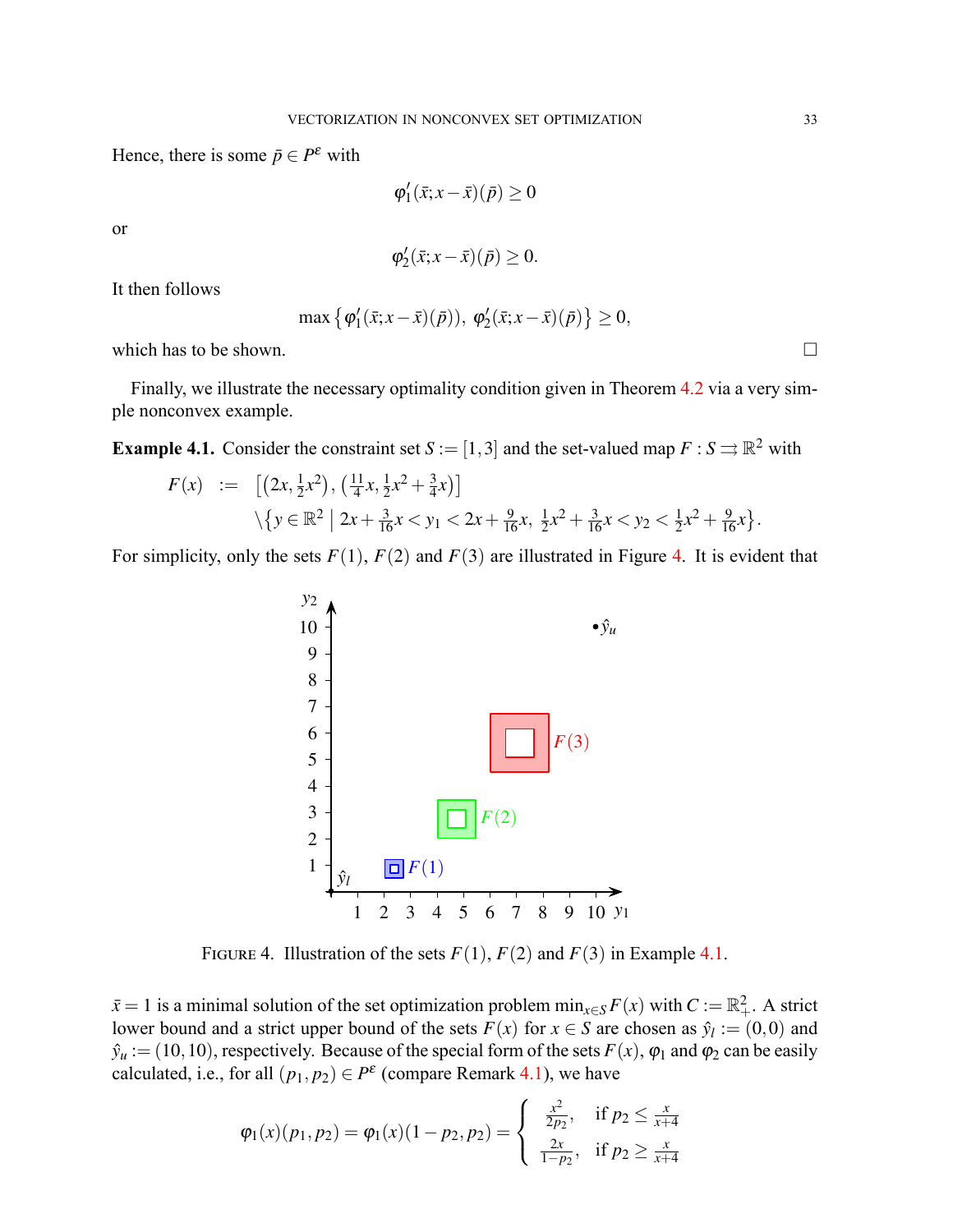and

$$
\varphi_2(x)(p_1, p_2) = \varphi_2(x)(1-p_2, p_2) = \begin{cases} \frac{\frac{1}{2}x^2 + \frac{3}{4}x - 10}{p_2}, & \text{if } p_2 \leq \frac{\frac{1}{2}x^2 + \frac{3}{4}x - 10}{\frac{1}{2}x^2 + \frac{7}{2}x - 20} \\ \frac{\frac{11}{4}x - 10}{1 - p_2}, & \text{if } p_2 \geq \frac{\frac{1}{2}x^2 + \frac{3}{4}x - 10}{\frac{1}{2}x^2 + \frac{7}{2}x - 20}. \end{cases}
$$

At the minimal solution  $\bar{x} = 1$  the functions  $\varphi_1(1)$  and  $\varphi_2(1)$  with respect to  $p_2$  are illustrated in Figures [5](#page-15-0) and [6,](#page-15-1) where the parameter  $\varepsilon := 0.1$  is chosen. It is evident that  $\varphi_1(1)$  and  $\varphi_2(1)$  are



<span id="page-15-0"></span>FIGURE 5. Illustration of the function  $\varphi_1(1)$  in Example [4.1.](#page-14-1)



<span id="page-15-1"></span>FIGURE 6. Illustration of the function  $\varphi_2(1)$  in Example [4.1.](#page-14-1)

continuous on the compact interval [0*.*1*,*0*.*9]. Moreover, these functions are also directionally differentiable at 1 with the directional derivatives with respect to directions *x−*1 with arbitrary  $x \in [1,3]$ , i.e., for all  $p_2 \in [0.1,0.9]$ ,

$$
\varphi_1'(1; x-1)(1-p_2, p_2) = \begin{cases} \frac{x-1}{p_2}, & \text{if } p_2 \leq \frac{1}{5} \\ \frac{2(x-1)}{1-p_2}, & \text{if } p_2 > \frac{1}{5} \end{cases}
$$

and

$$
\varphi_2'(1;x-1)(1-p_2,p_2) = \begin{cases} \frac{7(x-1)}{4p_2}, & \text{if } p_2 \leq \frac{35}{64} \\ \frac{11(x-1)}{4(1-p_2)}, & \text{if } p_2 > \frac{35}{64}. \end{cases}
$$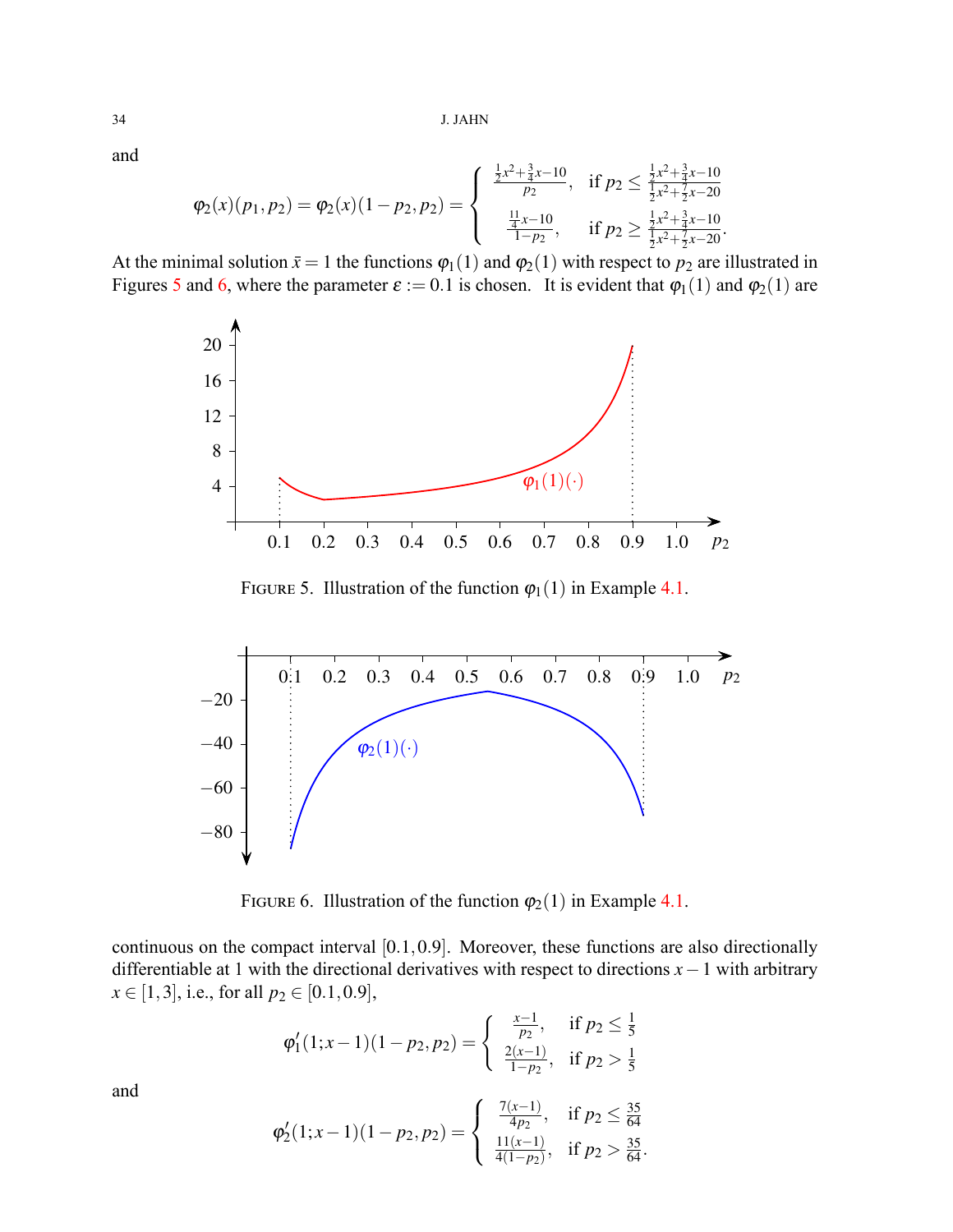These two directional derivatives with respect to the specific direction  $x - 1 = 1$  are illustrated in Figure [7.](#page-16-6) Notice that the two directional derivatives are not continuous. It is evident from



<span id="page-16-6"></span>FIGURE 7. Illustration of the directional derivatives  $\varphi'_1(1;1)(1 - p_2, p_2)$  and  $\varphi'_2(1; 1)(1 - p_2, p_2)$  in Example [4.1.](#page-14-1)

Figure [7](#page-16-6) that, for every  $x \in [1,3]$  and  $p_2 \in [0.1, 0.9]$ ,

$$
\varphi_1'(1;x-1)(1-p_2,p_2)=(x-1)\varphi_1'(1;1)(1-p_2,p_2)\geq 0
$$

and

$$
\varphi_2'(1;x-1)(1-p_2,p_2)=(x-1)\varphi_2'(1;1)(1-p_2,p_2)\geq 0.
$$

Hence, necessary optimality condition  $(4.6)$  is fulfilled.

#### CONCLUSION

Vectorization is a powerful tool for the investigation of set optimization problems. The main advantages are the derivation of optimality conditions for nonconvex set optimization problems, like Karush-Kuhn-Tucker conditions and multiplier-free optimality conditions in a finite dimensional setting. The used subproblems are parameterized approximation problems of a well investigated branch of applied mathematics. Since these subproblems have a rich mathematical structure, this vectorization approach has the potential for further results in set optimization.

### **REFERENCES**

- <span id="page-16-0"></span>[1] M. Küçük, M. Soyertem, Y. Küçük, İ Atasever, Vectorization of set-valued maps with respect to total ordering cones and its applications to set-valued optimization problems, J. Math. Anal. Appl. 385 (2012), 285-292.
- <span id="page-16-1"></span>[2] M. Küçük, M. Soyertem, Y. Küçük, The generalization of total ordering cones and vectorization to separable Hilbert spaces, J. Math. Anal. Appl. 389 (2012), 1344-1351.
- <span id="page-16-2"></span>[3] C. Gerstewitz (Tammer), Nichtkonvexe Dualität in der Vektoroptimierung, Wissenschaftliche Zeitschrift der TH Leuna-Merseburg 25 (1983), 357-364.
- <span id="page-16-3"></span>[4] E. Karaman, I.A. Güvenç, M. Soyertem, D. Tozkan, M. Küçük, Y. Küçük, A vectorization for nonconvex set-valued optimization, Turkish J. Math. 42 (2018), 1815-1832.
- <span id="page-16-4"></span>[5] J. Jahn, Vectorization in Set Optimization, J. Optim. Theory Appl. 167 (2015), 783-795.
- <span id="page-16-5"></span>[6] J. Jahn, Karush-Kuhn-Tucker Conditions in Set Optimization, J. Optim. Theory Appl. 172 (2017), 707-725.